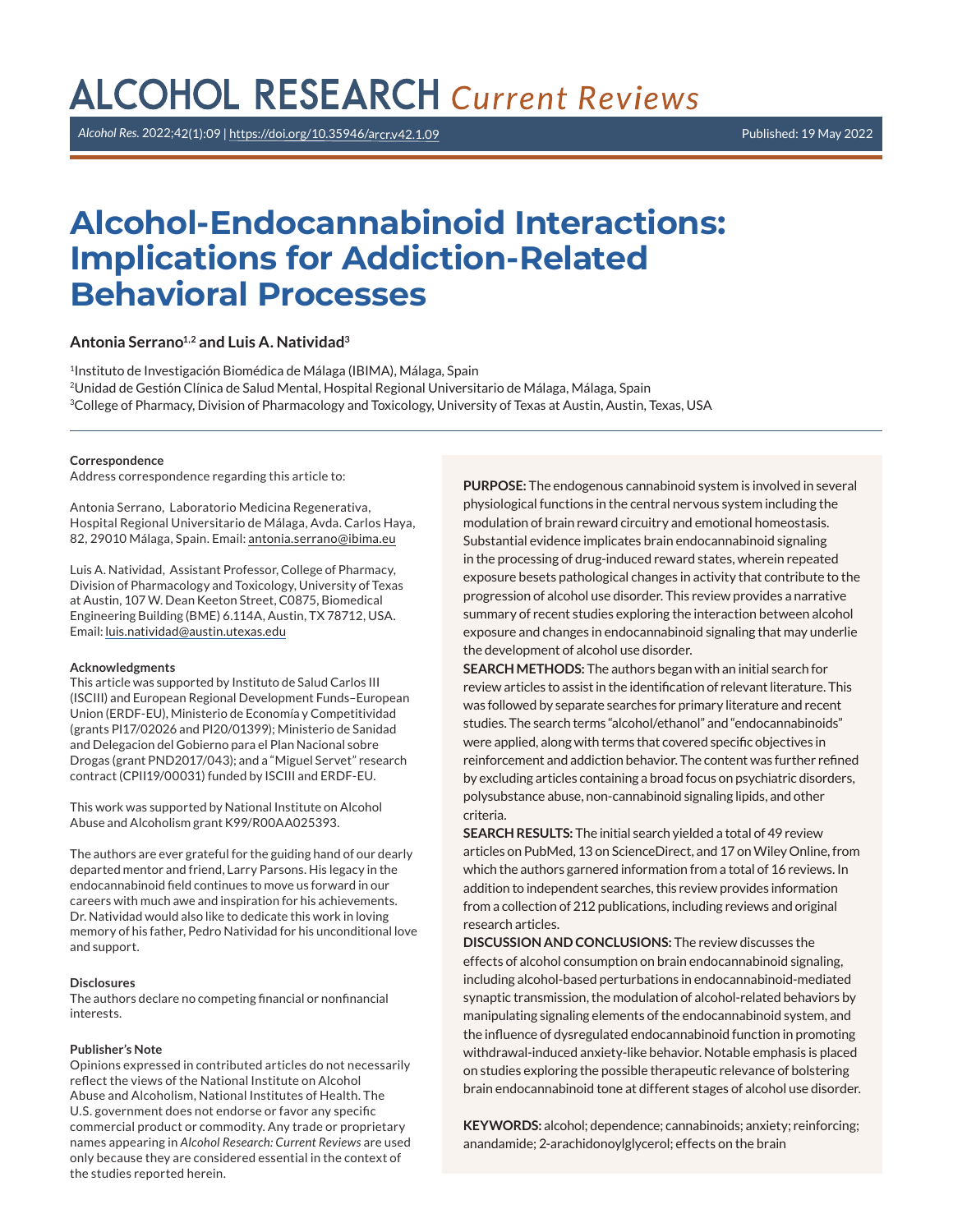Endogenous cannabinoids, or endocannabinoids (eCBs), are bioactive lipid molecules that modulate signaling activity of several physiological processes involved in pain, appetite, energy balance, stress/anxiety, immune signaling, and learning and memory. Although understanding of the eCB system has grown in complexity since its discovery by Raphael Mechoulam, it is now widely known that eCB systems play an important role in the regulation of brain reward and emotional homeostasis. Given the relevance of these physiological responses in motivated behavior, the hypothesis of the involvement of eCB systems in addiction has been widely investigated.<sup>1-3</sup> Generally, these findings support a role for eCB signaling in mediating the positive reinforcing effects of substances with abuse potential, while repeated drug exposure elicits long-lasting changes aligned with the emergence of negative affective states during abstinence. While these changes ostensibly apply to more than one type of substance with abuse potential, the field has come to understand the strong relation between negative affective states and increased alcohol consumption that facilitates the development of alcohol use disorder (AUD).<sup>4</sup> Extensive efforts have been made to study the role of eCB systems in alcoholinduced pathologies.<sup>5,6</sup> Highlighted here is recent work exploring the basis of alcohol-eCB interactions in the development of AUD. A brief overview of the molecular constituents involved in eCB synthesis and degradation is followed by a foray of the literature exploring the effect of alcohol consumption on brain eCB signaling. Emphasis is placed on cutting-edge research utilizing genetic and pharmacological approaches to discretely manipulate elements of eCB signaling. This review discusses these findings in terms of the purported roles of the eCBs in synaptic plasticity, stress, and anxiety, and further elucidates the therapeutic relevance of bolstering brain eCB tone in the possible treatment of AUD.

### Search Methods and Results

Searches of the existing literature were primarily conducted on PubMed/PubMed Central. The authors first conducted a broad search of review articles to assist in the identification of primary literature. The terms "alcohol" or "ethanol" and "endocannabinoid" were searched, restricted to the "title/abstract" setting under the "Advanced Search Builder" function. The authors then activated search filters for "Reviews" published within 10 years of June 2021. This search strategy led to the identification of 49 review articles. Similar search strategies in ScienceDirect and Wiley Online Library generated fewer citations (13 and 17, respectively), the majority of which were redundant. To narrow the search more specifically to the goals of the current work, the authors excluded reviews with a broad focus on psychiatric disorders or polysubstance use, fetal drug exposure, non-cannabinoid signaling lipids, phytocannabinoids and other metabolites, as well as eCB/

cannabinoid responses outside of the central nervous system. Thus, the authors conducted a thorough reading of 16 reviews.

Separate searches were then conducted to identify primary literature and recent studies using the terms "alcohol/ethanol" and "endocannabinoid" along with general terms covered in each section of the review (e.g., "reward," "consumption," "withdrawal/ abstinence," "dependence," "anxiety," "FAAH inhibitors," "MAGL inhibitors"). In some cases, this article refers to reviews and primary literature from major contributors in the field or from the respective laboratories of the authors of this review. All searches were restricted to the English language and generally reflect published work from 1990 to the present, with a few exceptions for foundational work on lipid-alcohol interactions. Most of the studies presented here concern data collected in rodent models. For information on clinical trial testing, the [clinicaltrials.gov](http://clinicaltrials.gov) website was used. This review cites information from a total of 212 publications.

# The eCB System

The eCB system comprises two G-protein coupled receptors, their endogenous lipid ligands, and the enzymes that mediate synthesis and clearance of these molecules. Currently, there are two major types of cannabinoid receptors that are well characterized and cloned: cannabinoid receptor type 1 (CB<sub>1</sub>) and cannabinoid receptor type 2 (CB $_{\textrm{\tiny{2}}}$ ). CB $_{\textrm{\tiny{1}}}$  receptors are mainly found on presynaptic terminals of neurons in the brain, $78$  whereas CB<sub>2</sub> receptors are mostly expressed in immune cells of peripheral tissues,<sup>9</sup> but are also found in the central nervous system.<sup>10-13</sup> Both receptors are coupled to  $G_{i\omega}$  protein second messenger systems regulating the amount of cyclic adenosine monophosphate levels in the cell and, by extension, the concentration of intracellular calcium and potassium ions that facilitate synaptic transmission. The relative importance of CB $_{\textrm{\tiny{1}}}$  versus CB $_{\textrm{\tiny{2}}}$  signaling is still under investigation; however,  $\text{CB}_\text{1}$  receptors are abundantly found in mesocorticolimbic areas that are important for reward and motivation.2,14

Currently, the best-studied endogenous ligands of cannabinoid receptors are two arachidonic acid derivatives, *N*-arachidonylethanolamine (anandamide or AEA) and 2-arachidonylglycerol (2-AG). Several other endogenous compounds possess cannabinoid-like properties, although much regarding their pharmacological activity, synthesis, and metabolism remains to be characterized.15 AEA and 2-AG activate cannabinoid receptors with a high degree of specificity (see Figure 1A). AEA is a partial agonist of both cannabinoid receptors, with slightly higher affinity for  $\text{CB}_\text{1}$  than  $\text{CB}_\text{2}$  receptors. On the other hand, 2-AG is a full agonist of both receptors, exhibiting low to moderate affinity for each subtype, and with greater overall potency and efficacy than AEA.15,16 AEA and 2-AG demonstrate some promiscuity to other receptor systems,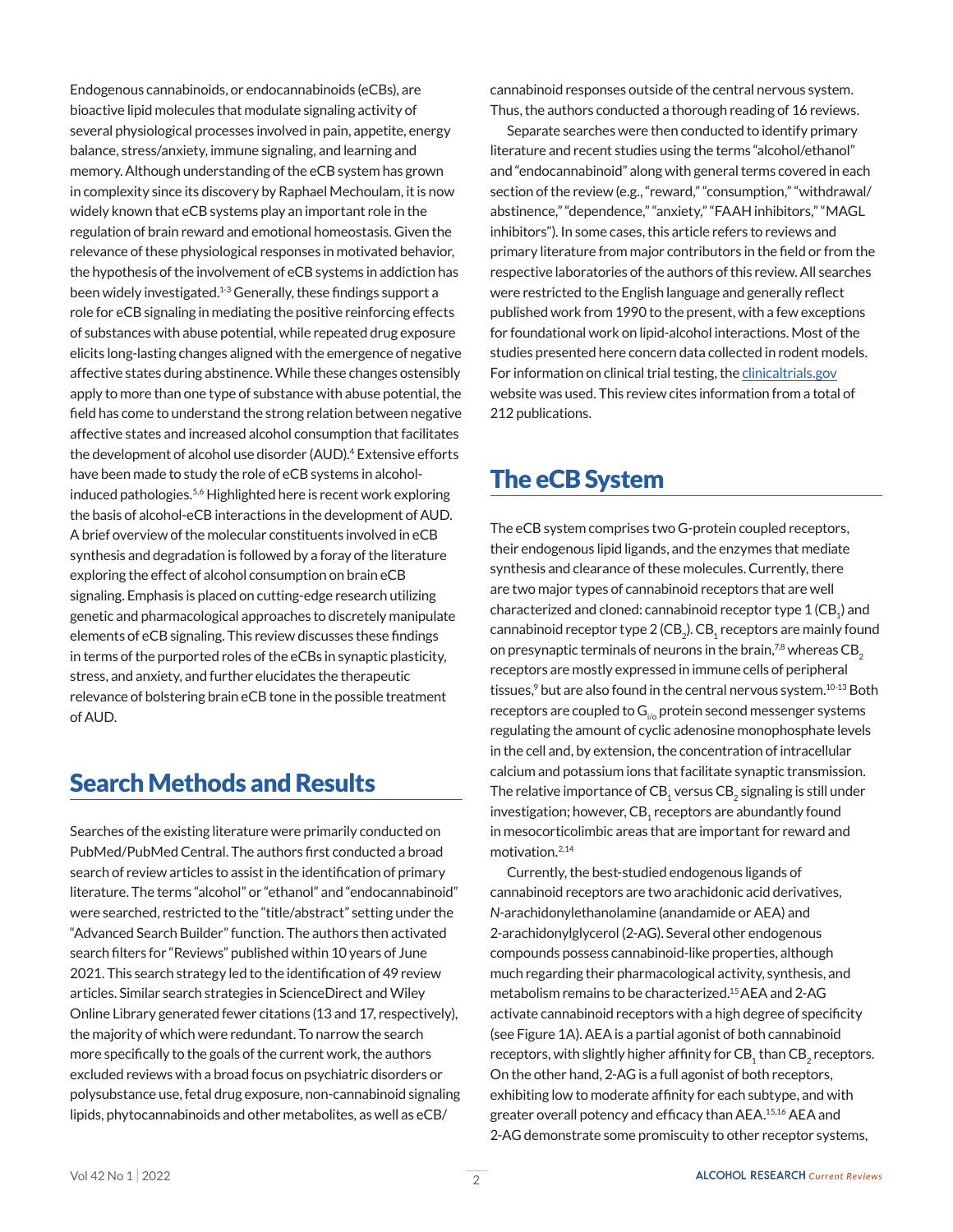

**Figure 1. Endocannabinoid signaling and biosynthetic/degradation mechanisms.** A: Schematic representation of the synaptic organization of the main components of the endocannabinoid system, including established routes of AEA and 2-AG metabolism. B: Metabolic pathways of synthesis and degradation of AEA and 2-AG. See text for details. *Note:* 2-AG, 2-arachidonylglycerol; 2-arachidonoyl-LPA, 2-arachidonoyl-*sn*-glycero-3-phosphate; AA, arachidonic acid; ABHD6/12, alpha/beta-hydrolase domains 6 and 12; AEA, anandamide; CB<sub>1</sub>, cannabinoid receptor type 1; CB<sub>2</sub>, cannabinoid receptor type 2; COX-2, cyclo-oxygenase 2; DAG, diacylglycerol; DAGLα/β, diacylglycerol lipase-alpha/beta; EMT, endocannabinoid membrane transporter; FAAH, fatty acid amide hydrolase; GPR55, G-protein coupled receptor 55; HETE-EAs, hydroxyeicosatetraenoyl-ethanolamides; HETE-Gs, hydroxyeicosatetraenoyl-glycerols; LOXs, lipoxygenases; LPI, lysophosphatidylinositol; lyso-NAPE, lyso-*N*-arachidonoyl-phosphatidylethanolamine; lyso-PLC, lysophospholipase C; lyso-PLD, lyso-phospholipase D; MAGL, monoacylglycerol lipase; NAPE, *N*-arachidonoyl-phosphatidylethanolamine; NAPE-PLD, *N*-arachidonoyl-phosphatidylethanolamine-specific phospholipase D; p-AEA, phospho-anandamide; PG-EAs, prostaglandinethanolamides; PG-Gs, prostaglandin-glycerols; PLA, phospholipase A; PLC, phospholipase C; PPARs, peroxisome proliferator-activated receptors; sPLA<sub>2</sub>, soluble phospholipase A<sub>2</sub>; TRPV1, transient receptor potential vanilloid type-1.

including peroxisome proliferator-activated receptors (PPARs) and the orphan G-protein coupled receptors 55 (GPR55) and 119 (GPR119).17-20 AEA is also known for exerting potent agonist effects on transient receptor potential vanilloid type  $1.^{21}$ 

Unlike classical neurotransmitters, eCBs are not stored in intracellular compartments but instead are produced "on demand" from membrane lipid precursors in the postsynaptic membrane (see Figure 1B). AEA is produced from the phospholipid precursor *N*-arachidonoyl-phosphatidylethanolamine (NAPE) by a NAPEspecific phospholipase D (NAPE-PLD).<sup>22</sup> Interestingly, knockdown of NAPE-PLD only moderately depletes AEA signaling pools, suggesting that AEA contains several redundancies in its biosynthesis.23 On the other hand, 2-AG is tightly coupled to the production of diacylglycerol from the hydrolysis of an inositol phospholipid by a phospholipase C, which is rapidly converted to 2-AG by two *sn-1*-specific diacylglycerol lipase (DAGL) isoforms (DAGL-alpha and DAGL-beta).<sup>24,25</sup> Emerging research suggests that 2-AG, although widely regarded as the primary synthase, also may be influenced by alternative biosynthetic pathways. One pathway involves the hydrolysis of phosphatidylinositol by a phospholipase A to form a lysophosphatidylinositol, which is

hydrolyzed to 2-AG by phospholipase C.<sup>26</sup> Another alternative pathway is by the dephosphorylation of arachidonic acidcontaining lysophosphatidic acid by a phosphatase.<sup>27</sup>

Once released into the synaptic cleft, AEA and 2-AG exert their effects through the retrograde activation of  $CB_1$  receptors located on presynaptic terminals, followed by rapid termination of signaling via multiple degrading enzymes. In this regard, AEA is primarily degraded by fatty acid amide hydrolase (FAAH) into free arachidonic acid and ethanolamine,<sup>28</sup> whereas monoacylglycerol lipase (MAGL) is the main enzyme involved in the hydrolysis of 2-AG to produce arachidonic acid and glycerol.<sup>29</sup> Interestingly, these clearance enzymes are located in different cellular compartments. FAAH is mainly localized to the postsynaptic cell, suggesting a key role for this enzyme in monitoring interstitial AEA concentrations. By contrast, MAGL is mainly found in the presynaptic terminal and contributes to the inactivation of 2-AG near its site of action.<sup>30</sup> This configuration would suggest that AEA and 2-AG assume different roles in eCB signaling despite the signaling redundancy to cannabinoid receptors. The enzymatic clearance of 2-AG is mostly driven by  $MAGL$ ,<sup>31</sup> although other enzymes such as alpha/beta-hydrolase domains 6 and 12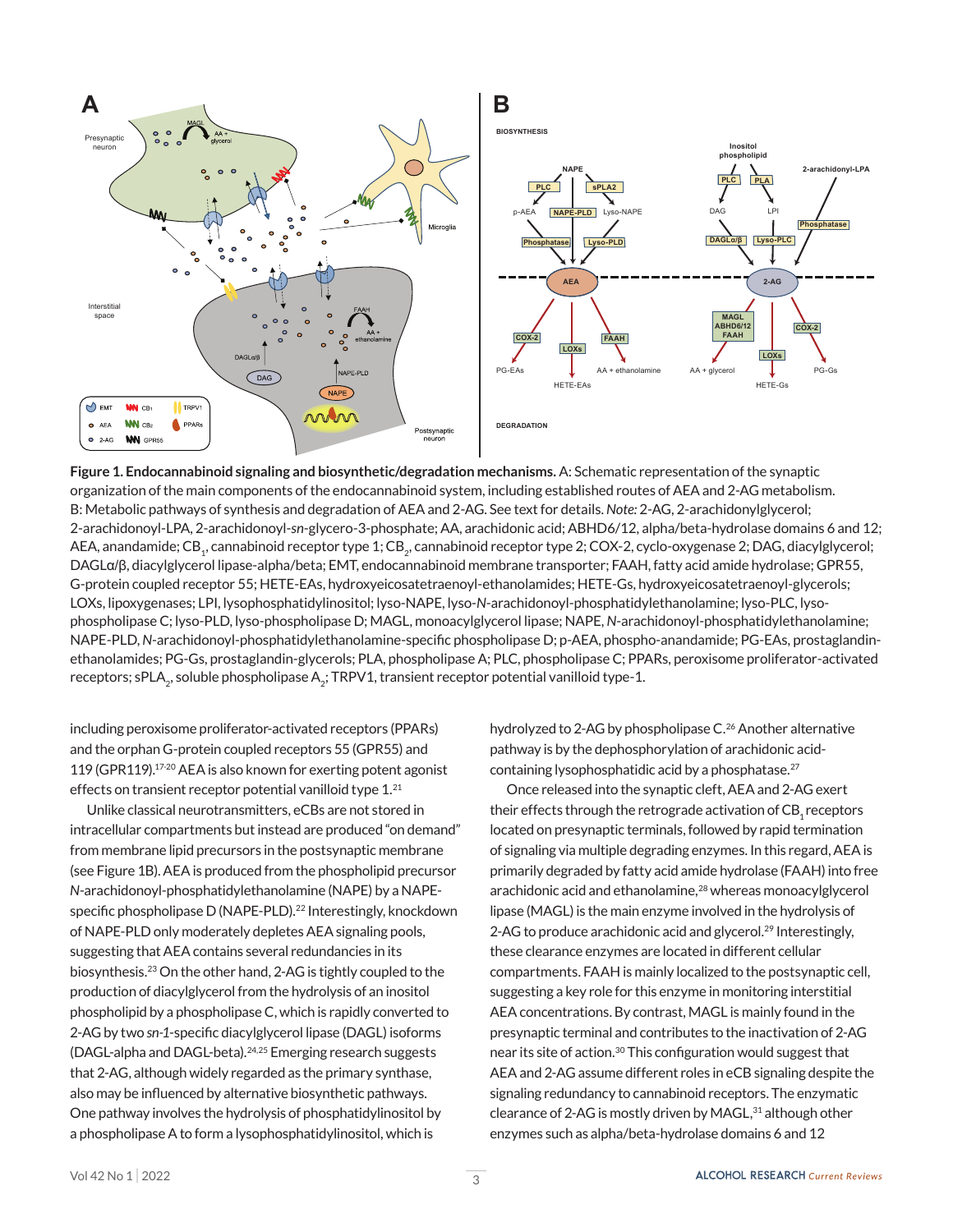$(ABHD6/12)^{31,32}$  and  $FAAH^{33}$  have been shown to metabolize 2-AG under certain conditions. AEA and 2-AG also may be oxidized by cyclo-oxygenase 2 and several lipoxygenases<sup>34,35</sup> contributing to the pool of liberated arachidonic acid moieties that can be targeted for eicosanoid production. Overall, these metabolic enzymes play a key role in the production and maintenance of AEA and 2-AG signaling, which portend downstream effects on the regulation of the chemical synapse.

# Neurochemical Role of eCBs in Synaptic Plasticity

The role of the eCB system in synaptic plasticity largely stems from the findings that stimulation of cannabinoid receptors modulates the release of neurotransmitters at excitatory and inhibitory synapses. Further research has characterized the importance of eCB signaling in providing inhibitory control of fastacting transmitters such as glutamate and gamma-aminobutyric acid (GABA), as well as in modulating activity of other small molecules, such as mesolimbic dopamine.36 More generally, eCBs contribute to the shaping of synaptic activity in mesocorticolimbic areas of the brain, which—depending on the strength, frequency, and duration of transmission—can have both immediate and longlasting consequences on synaptic function. 37-42

Triggering  $eCB$ -CB<sub>1</sub> receptor signaling results in short-term adjustments in neurotransmitter release that modulate activity of the postsynaptic cell via depolarization-induced suppression of excitation or inhibition.<sup>43-45</sup> These transient forms of plasticity typically last a minute or less and are more strongly associated with 2-AG than AEA signaling, although both lipids have been implicated in such responses. $^{42}$  Activation of eCB-CB $_{\rm 1}$  receptor signaling can also facilitate more persistent forms of synaptic plasticity, such as long-term depression (LTD). These events vary with the nature of synaptic stimulation but generally persist anywhere from hours to weeks.<sup>42</sup> The eCB system has long been observed to mediate plasticity in brain regions involved in the etiology of addiction, including the ventral tegmental area, nucleus accumbens (NAc), prefrontal cortex (PFC), hippocampus, amygdala, and dorsal striatum.<sup>1,42,46</sup> In this regard, several conceptualizations of addiction theory propose that drug and alcohol exposure result in the disruption of plasticity mechanisms involved in learning and memory, which may contribute further to maladaptations in brain reward circuitry.47-49

Acute and chronic alcohol exposure disrupts eCB-mediated synaptic plasticity. In this regard, low- to moderate-frequency stimulation of the dorsolateral striatum results in the elevation of eCB levels, which is thought to shift the balance of excitatory and inhibitory regulation of striatal neurons toward long-lasting disinhibition of synaptic output.<sup>50</sup> Interestingly, acute alcohol exposure impairs this eCB-mediated process and further reduces LTD of medium spiny neurons at inhibitory relative to excitatory synapses.51,52 The disruption in eCB function is significant given that neural circuits in the dorsal striatum mediate behavioral processes related to reward-guided learning and habitual responding.53 In this regard, mice undergoing chronic intermittent alcohol vapor exposure exhibit impaired  $\text{CB}_\text{i}$ -dependent LTD in the dorsolateral striatum that corresponded with increases in dorsolateral striatal activation and enhanced stimulus-reward learning.54 More recently, intermittent alcohol exposure during adolescence conferred long-lasting impairments in CB $_{\rm 1}$ dependent LTD in the hippocampus that were associated with disruptions in recognition memory.55 These findings suggest that alcohol dysregulates eCB signaling in a manner that fundamentally changes the regulation of the chemical synapse. Impairments in eCB-mediated plasticity likely reflect the loss of an important source of inhibitory constraint of neuronal synapses, leading to pathology in reward-based learning and the modulation of rewarded behavior that influences the progression of AUD.

# Alcohol-Induced Alterations in Brain eCB Levels

One of the more compelling cases for alcohol-eCB interactions regards a series of neuroimaging studies that used positron emission topography to examine  $\text{CB}_\text{1}$  receptor binding in humans who smoke cannabis, and then separately in people with AUD.<sup>56-58</sup> Chronic cannabis use produced a striking pattern of  $\mathsf{CB}_\mathtt{1}$  receptor downregulation in several (but not all) corticolimbic regions. The results were not surprising given that the psychotropic effects of cannabis are largely mediated by  $\text{CB}_\text{1}$  receptor stimulation. Interestingly, patients with AUD showed a similar pattern of dysregulation, though were noted to exhibit decreased binding in all brain regions that were analyzed.<sup>59,60</sup> Moreover, the effects produced by chronic cannabis use returned to normal function after a protracted abstinence period, whereas the disruptions in patients with AUD persisted after 4 weeks of withdrawal from alcohol use. These findings suggest that  $\mathsf{CB}_\mathtt{1}$  receptor downregulation is a common neuroadaptation to chronic substance use, although seemingly more extensive under alcohol exposure than with substances that directly interact with CB<sub>1</sub> receptors. This may suggest that alcohol has potent effects on the mechanisms of  $\mathsf{CB}_\mathtt{1}$  receptor expression and function (e.g., signaling transduction, epigenetic changes). Alcohol is also a notable activator of neuroinflammation, which over the course of repeated use may temper the anti-inflammatory responses of exogenous/endogenous cannabinoid signaling.<sup>61</sup> Moreover, it is possible that alcohol may play a role in altering endogenous mediators of cannabinoid signaling (e.g., eCBs), from which lapses in the recovery of these signaling ligands influence the long-lasting deficits in CB $_{\rm_1}$ receptor signaling.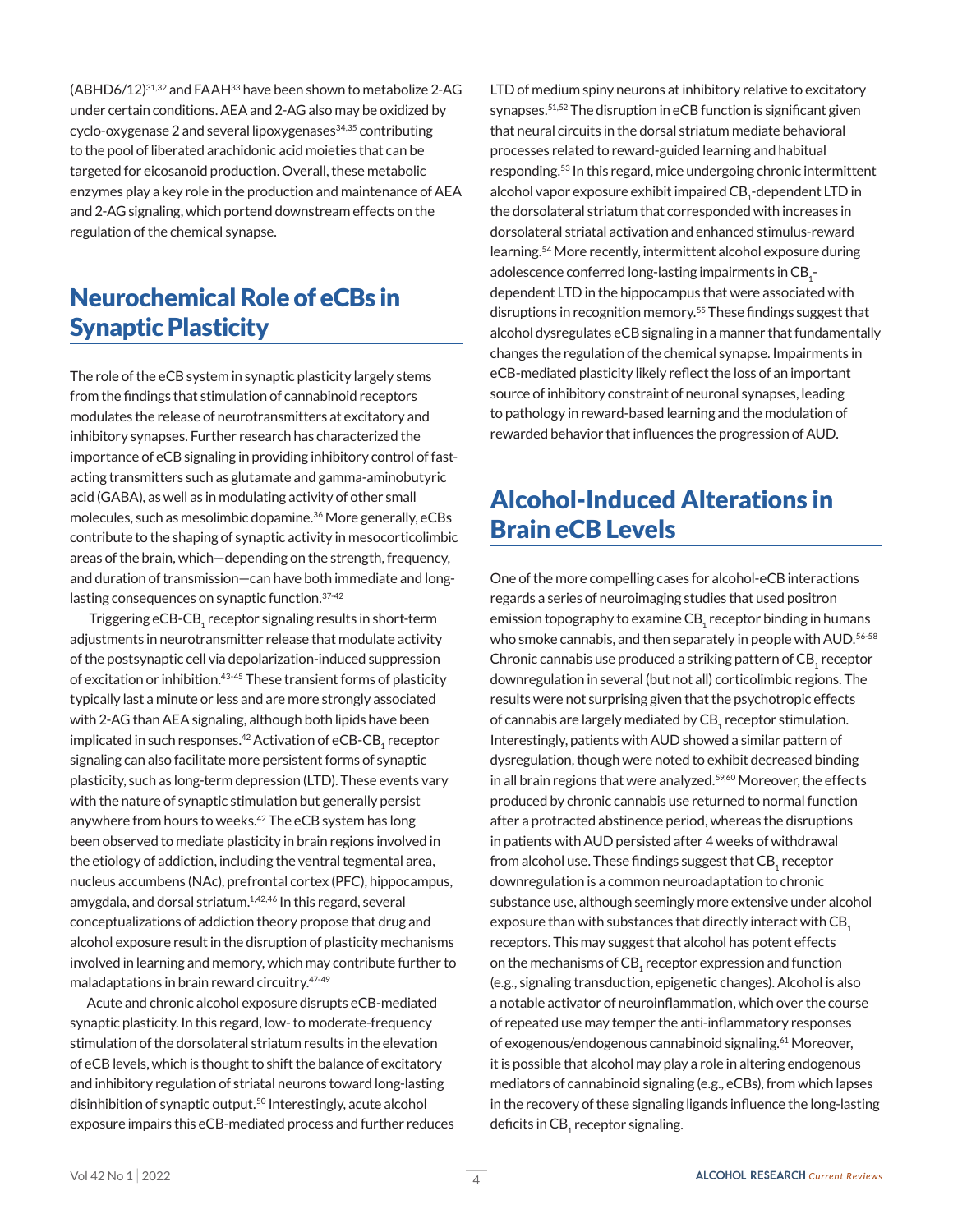Substantial literature indicates that brain eCB content is altered by substances with abuse potential. In this regard, alcohol alters AEA and 2-AG content in the brain, and chronic alcohol exposure generally leads to impairments in eCB signaling mechanisms. Early in vitro studies demonstrated that chronic alcohol exposure increases both AEA and 2-AG formation in human neuroblastoma cells and primary cultures of rodent cerebellar granule neurons.62-64 Subsequent studies have evaluated the effects of alcohol exposure on brain eCB levels and reported differential effects.<sup>65</sup> Currently, it is difficult to draw a firm consensus of these data given the plethora of responses induced by alcohol administration, which may include—in addition to sample preparation, brain-region specificity, and methodological differences—the differential mobilization of AEA and 2-AG. Highlighted below are some of these findings, summarized in Table 1.

Chronic alcohol exposure has been shown to increase AEA content in the limbic forebrain of rodents, whereas withdrawal decreased AEA in these brain regions.<sup>66-69</sup> This increase in AEA is consistent with the reduction in FAAH activity following chronic alcohol exposure.<sup>66</sup> By contrast, protracted (but not acute) withdrawal increased AEA content in the rat hippocampus.<sup>70</sup> Short-term alcohol exposure also has been reported to decrease AEA content in several brain regions including the amygdala, hypothalamus, and caudate putamen.<sup>71</sup> Regarding 2-AG, several studies describe both increases and decreases in striatal 2-AG content after chronic alcohol exposure.<sup>67,68,72</sup> Moreover, acute and protracted withdrawal from chronic intermittent

alcohol exposure was observed to increase 2-AG content in the rat hippocampus.<sup>70</sup> In the PFC, acute alcohol exposure was associated with decreases in 2-AG content,<sup>71</sup> whereas voluntary consumption in genetically selected rats that were bred for high alcohol preference was shown to increase 2-AG in this region.<sup>69</sup> Drinking behavior in Sardinian alcohol-preferring (sP) rats also was associated with increases in striatal 2-AG content that were most evident during the acquisition and maintenance phases.72 These varied responses between studies are likely influenced by methodological differences in the procedure employed to quantify eCB tissue content,73 as well as by other experimental factors including the selection of rodent model, rat strain, duration and amount of alcohol exposure, and timepoints of withdrawal assessment. Emerging research also suggests the possibility of sex differences in alcohol-eCB interactions that may be specific to ovarian hormones.<sup>69,74</sup>

As opposed to bulk eCB tissue levels, some laboratories have utilized in vivo microdialysis approaches to estimate changes in eCB levels in flux.73 These studies likewise have reported region-specific effects in alcohol administration, as well as the influence of several factors involved in the administration, dose, contingency, and prior history of alcohol exposure.<sup>75,76</sup> Seminal work from Larry Parsons' laboratory demonstrated that operant alcohol self-administration increased interstitial levels of 2-AG in the NAc without altering dialysate levels in the medial PFC.77,78 Systemic administration of moderate doses of alcohol also increased 2-AG levels in a similar manner in alcohol-naïve rats, and this effect was potentiated in alcohol

### **Table 1. Summary of Alcohol-Induced Alterations in Brain eCB Levels**

| <b>Type of Study</b><br>(cell/species)            | <b>Alcohol Exposure</b>                              | <b>Effects</b>                                | <b>Brain Region</b>                         |
|---------------------------------------------------|------------------------------------------------------|-----------------------------------------------|---------------------------------------------|
| In vitro (human neuroblastoma cells)              | Chronic alcohol                                      | AAEA                                          | N/A                                         |
| In vitro (rodent cerebellar granule neurons)      | Chronic alcohol                                      | AAEA<br>$\triangle$ 2-AG                      | N/A                                         |
| Ex vivo tissue content (male Swiss Webster mice)  | Chronic vapor inhalation                             | $A$ AEA                                       | Cortex                                      |
|                                                   | Acute withdrawal                                     | <b>VAEA</b>                                   | Cortex                                      |
| Ex vivo tissue content (male Wistar rats)         | Chronic liquid diet                                  | $\blacktriangledown$ AEA<br>$\nabla$ 2-AG     | Midbrain                                    |
|                                                   |                                                      | AAEA                                          | Limbic forebrain                            |
|                                                   | Acute withdrawal                                     | <b>VAEA</b>                                   | Limbic forebrain                            |
| Ex vivo tissue content (male Sprague-Dawley rats) | Acute withdrawal                                     | $\blacktriangleright$ AEA<br>$\triangle$ 2-AG | <b>Hippocampus</b>                          |
|                                                   | Long-term withdrawal                                 | $A$ AEA<br>$\triangle$ 2-AG                   |                                             |
|                                                   | Short-term alcohol exposure<br>(liquid diet for 24h) | $\blacktriangledown$ AEA                      | Hypothalamus<br>Amygdala<br>Caudate putamen |
|                                                   |                                                      | $\nabla$ 2-AG                                 | <b>PFC</b>                                  |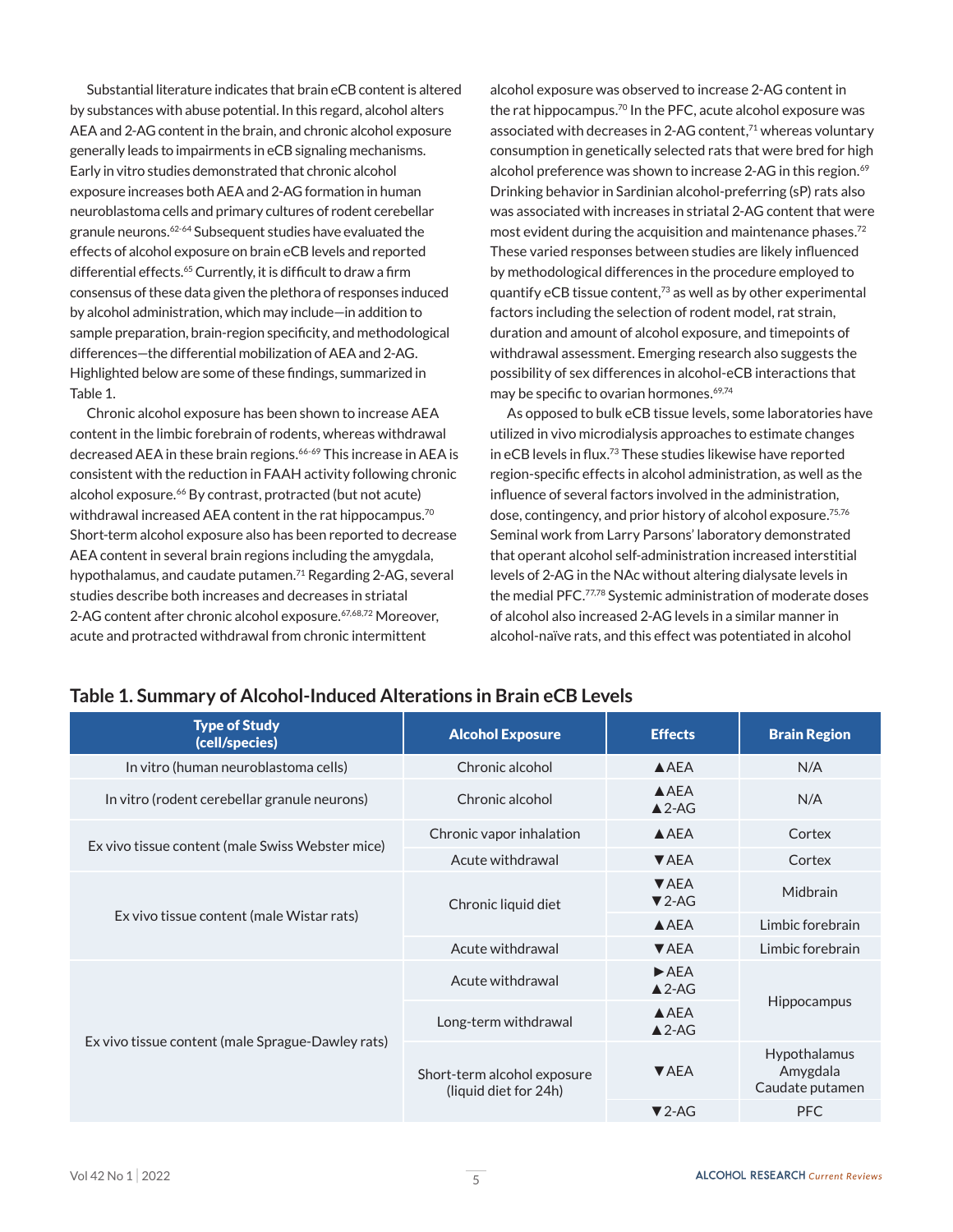### **Table 1. Summary of Alcohol-Induced Alterations in Brain eCB Levels (Continued)**

| <b>Type of Study</b><br>(cell/species)                                  | <b>Alcohol Exposure</b>                                    | <b>Effects</b>                                                              | <b>Brain Region</b>                          |
|-------------------------------------------------------------------------|------------------------------------------------------------|-----------------------------------------------------------------------------|----------------------------------------------|
| Ex vivo tissue content (female and male alcohol-<br>preferring AA rats) | Long-term alcohol<br>consumption in female:                |                                                                             |                                              |
|                                                                         | Before drinking session                                    | AAEA                                                                        | <b>PFC</b><br><b>NAc</b><br>CPu              |
|                                                                         |                                                            | $\triangle$ 2-AG                                                            | CPu<br>Amygdala<br>Hippocampus               |
|                                                                         | After drinking session                                     | <b>VAEA</b>                                                                 | PFC<br>CPu<br>Amygdala<br>Hippocampus        |
|                                                                         |                                                            | $\triangle$ 2-AG                                                            | <b>PFC</b>                                   |
|                                                                         | Long-term alcohol<br>consumption in male:                  |                                                                             | <b>PFC</b>                                   |
|                                                                         | Before drinking session                                    | $\blacktriangleright$ AEA<br>$\blacktriangleright$ 2-AG                     | <b>NAc</b><br>CPu<br>Amygdala<br>Hippocampus |
|                                                                         | After drinking session                                     | AAEA                                                                        | <b>NAc</b><br>CPu                            |
| Ex vivo tissue content (male sP rats)                                   | Long-term voluntary alcohol<br>consumption                 | $\triangle$ 2-AG                                                            | Striatum                                     |
| Ex vivo tissue content (male and female Wistar rats)                    | Acute withdrawal male                                      | ▼ AEA<br>$\nabla$ 2-AG                                                      | <b>BLA</b><br>vmPFC                          |
|                                                                         | Acute withdrawal female                                    | $\nabla$ AEA                                                                | vmPFC                                        |
| In vivo microdialysis (male Wistar rats)                                | Alcohol<br>self-administration                             | $\triangle$ 2-AG<br>$\blacktriangleright$ AEA<br>$\blacktriangleright$ 2-AG | <b>NAc</b><br>mPFC                           |
| In vivo microdialysis (male Wistar rats)                                | Acute alcohol administration in<br>naïve rats (low doses)  | $\triangle$ 2-AG<br>▼ AEA                                                   |                                              |
|                                                                         | Acute alcohol administration in<br>naïve rats (high doses) | AAEA                                                                        | <b>NAc</b>                                   |
|                                                                         | Acute alcohol administration in<br>alcohol-dependent rats  | $\triangle$ $\triangle$ 2-AG<br>$\blacktriangleright$ AEA                   | <b>NAc</b>                                   |
| In vivo microdialysis (male Wistar rats)                                | Chronic alcohol exposure                                   | $\nabla$ 2-AG<br>$\blacktriangleright$ AEA                                  | CeA<br>CeA/NAc                               |

*Note:* ▲, increase;▼, decrease; ►, no effect; 2-AG, 2-arachidonylglycerol; AA rats, Alko alcohol rats; AEA, anandamide; BLA, basolateral amygdala; CeA, nucleus of the central amygdala; CPu, caudate putamen; mPFC, medial prefrontal cortex; NAc, nucleus accumbens; PFC, prefrontal cortex; sP rats, Sardinian alcohol-preferring rats; vmPFC, ventromedial prefrontal cortex.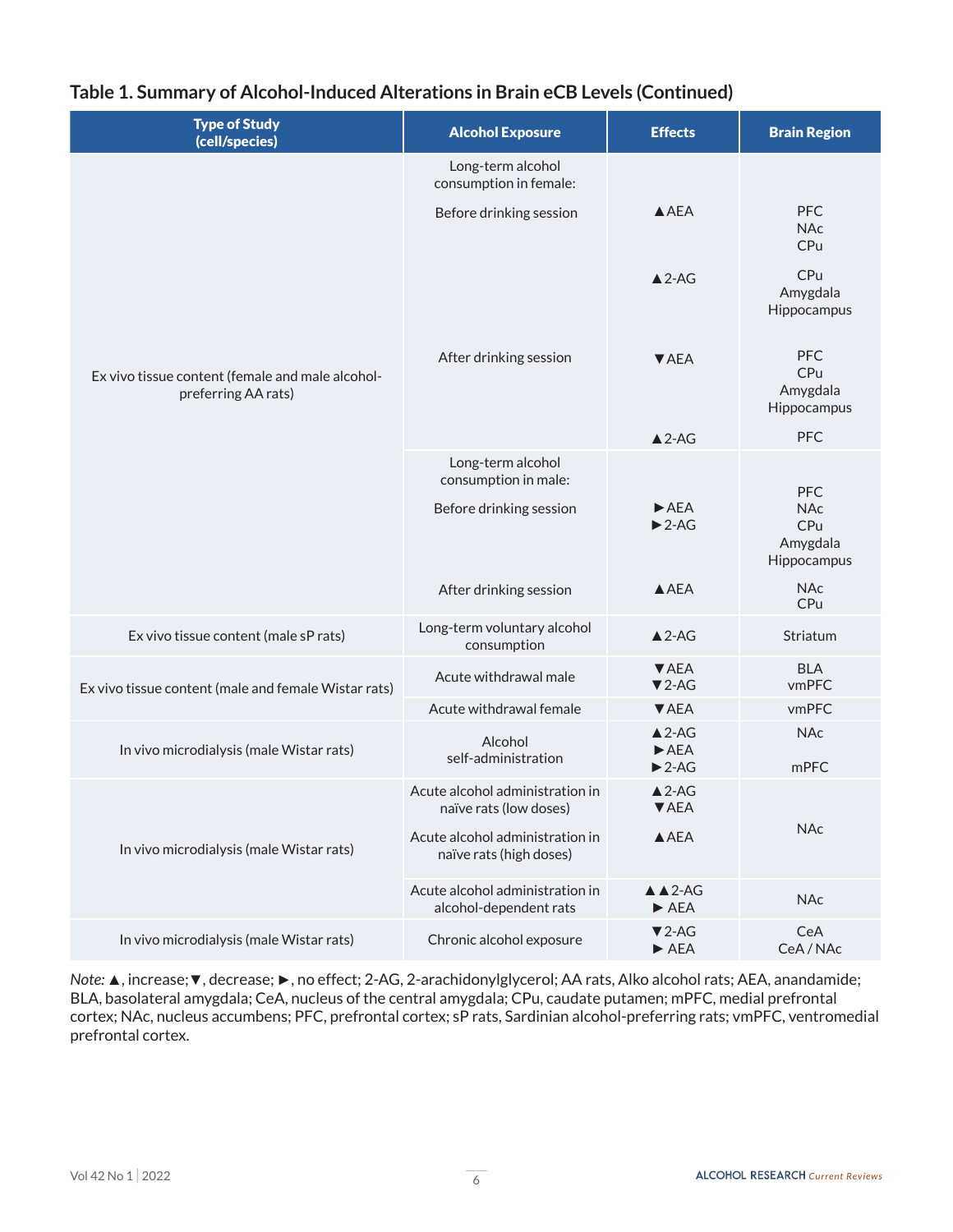dependence.76 More recently, the authors observed that alcohol dependence resulted in the reduction of baseline 2-AG levels in the central nucleus of the amygdala (CeA), conferring a blunting of alcohol's mobilizing responses in this region.<sup>79</sup> Regarding AEA, alcohol self-administration did not differentially alter interstitial levels of AEA across several brain regions.<sup>76,77,79</sup> Interestingly, noncontingent alcohol administration reduced AEA in the NAc, whereas higher doses produced a milder increase in dialysate levels.75,76,80 Alcohol dependence also did not appear to drastically alter baseline AEA levels in the CeA.79

Overall, it is clear that alcohol administration alters eCB responsivity, albeit in a manner that is dependent on several factors of exposure. What is less clear, however, is the manner in which alcohol may be mobilizing these responses, let alone with any given specificity to eCB signaling. Previous studies have shown that alcohol possesses cell membrane-disrupting properties that build tolerance over the course of repeated exposure. This resistance is conferred through the alteration of lipid membrane composition that includes changes in important glycerophospholipids such as phosphatidylinositol, cardiolipin, and several classes of amino glycerophospholipids (e.g., phosphatidylcholine, phosphatidylserine,

phosphatidylethanolamine).81,82 The changes in phospholipid content vary with the nature of alcohol-induced perturbation, demonstrating higher depletion effects under intermittent versus continuous exposure conditions.<sup>83</sup> Acute withdrawal also has membrane-disordering consequences in different cellular compartments that were previously acclimated to the presence of alcohol.<sup>81</sup> Collectively, these findings suggest that alcohol exposure and withdrawal perturb the integrity of the cellular lipid bilayer, which may be important for determining the source of glycerophospholipid content available for eCB synthesis. In this regard, depletions in inositol phospholipid content would seemingly have profound implications in the ability to mobilize 2-AG synthesis relative to AEA systems that contain biosynthetic redundancies for recuperating losses.

### The Influence of eCB Systems on Alcohol-Related Behaviors

Given the precedence for alcohol-eCB dysregulation, there are several avenues for which one might explore the role of eCB systems in addiction behavior. Although many studies point to the influence of CB<sub>1</sub> receptors, recent advancements have made it possible to discretely manipulate eCB signaling elements. Highlighted below are some of these investigations that underscore the involvement of eCB systems in alcohol-related behaviors. Table 2 provides a summary of the main findings for cannabinoid receptors.

### **CB**, Receptors

The consensus of preclinical work demonstrates that activation of CB<sub>1</sub> receptors has a facilitatory effect on the motivation and consumption of alcohol. For example, systemic administration of the synthetic CB, receptor agonists WIN 55,212-2 and CP 55,940 both increased spontaneous drinking in sP rats and mice.84-87 These synthetic agonists also increased operant responding for alcohol in Alko alcohol rats and Indiana P rats, as well as in non-selected Wistar rats.<sup>88-90</sup> The facilitatory effect on alcohol consumption likely involves the activation of mesolimbic CB, receptors, given that both systemic and intracranial infusions of WIN 55,212-2 into the posterior ventral tegmental area increased binge-like alcohol intake.<sup>91</sup> Additional studies have shown that WIN 55,212-2 administration increased the magnitude of excessive drinking elicited by the alcohol deprivation effect.<sup>92,93</sup> Conversely, the pharmacological blockade of  $CB_1$  receptors by the  $CB_1$  antagonist/inverse agonist SR141716A (rimonabant) decreased alcohol consumption in non-selected and alcohol-preferring rats and mice. 86,94-98 This decrease was observed in both dependent and non-dependent rodent models<sup>98,99</sup> and was further associated with reduced motivation for alcohol.<sup>97,100</sup> SR141716A also reduced the magnitude of alcohol deprivation effect responses in alcoholpreferring rats<sup>72,90,101</sup> and treatment with other selective CB<sub>1</sub> antagonists/inverse agonists recapitulated many of these same effects.<sup>102-105</sup> Consistent with this, the genetic ablation of CB<sub>1</sub> receptors in mice attenuated alcohol preference and intake, 86,106-108 diminished the influence of SR141716A pharmacology,108 and reduced preference for environments previously paired with alcohol reward (e.g., conditioned place preference [CPP]). 109 This likely has some bearing with the modulation of mesolimbic dopamine given that alcohol's ability to increase NAc dopamine release was compromised in CB<sub>1</sub> receptor knockout mice.106

Overall, these findings demonstrate that while activation of CB<sub>1</sub> receptors promotes alcohol consumption, the pharmacological blockade or genetic deletion of these receptors has the opposite effect.<sup>110</sup> The results underscore the importance of  $CB_1$  receptors in alcohol-related behaviors, although there is less clarity regarding the signaling substrates that mediate these responses. In this regard, the authors' recent work demonstrated that SR141716A infused directly into the NAc shell decreased alcohol self-administration and this tempering response was recapitulated with the exogenous administration of 2-AG, but not AEA into this region.<sup>111</sup> The findings suggest the possibility of 2-AG-CB, signaling being an important mediator in the reinforcing effects of alcohol, although the possibility of non-cannabinoid signaling pathways has not yet been ruled out. These findings have translational relevance in the clinic given that polymorphisms of the *Cnr1* gene that encodes for CB<sub>1</sub> receptors were associated with symptoms of AUD.<sup>112</sup>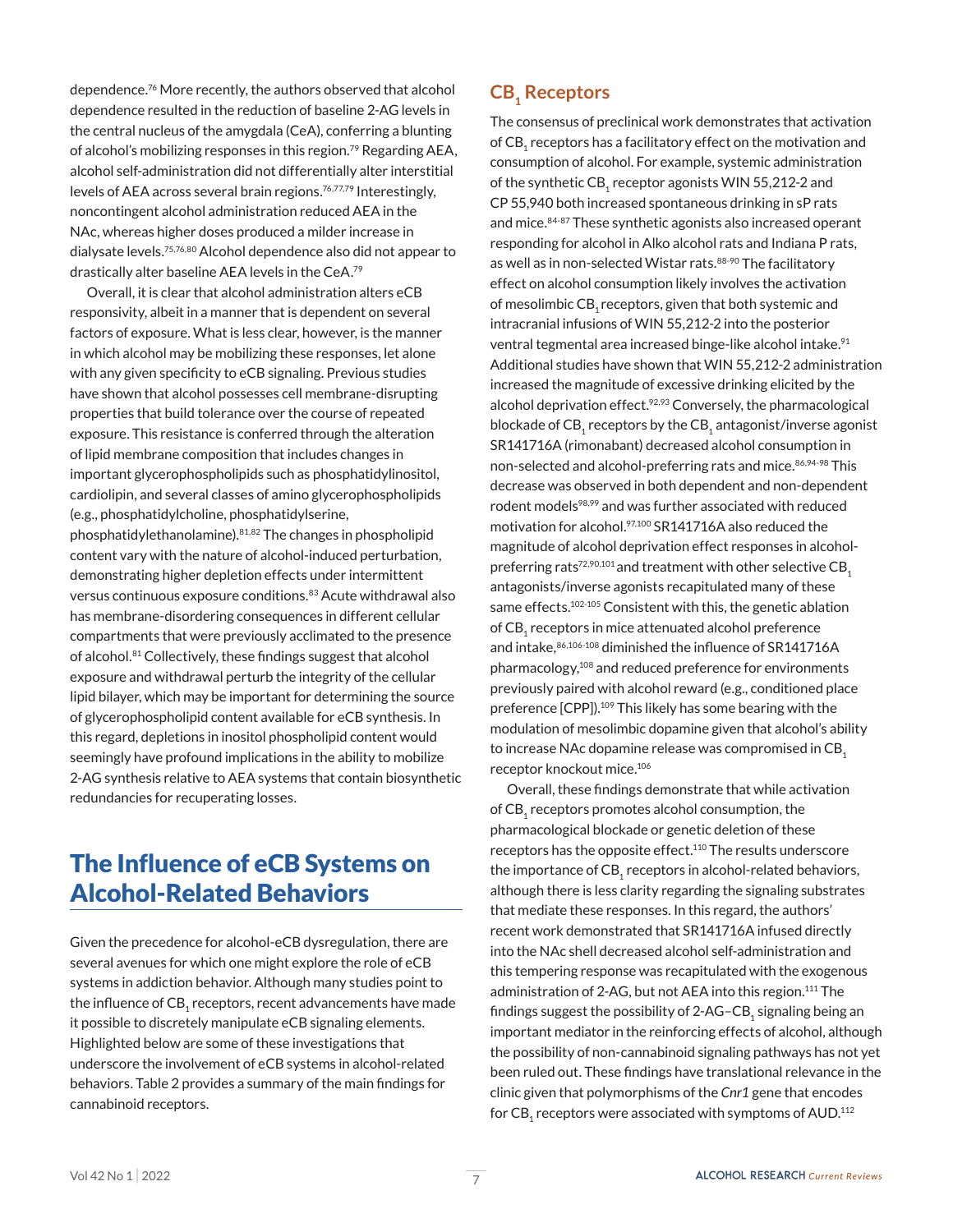### $CB<sub>2</sub>$  Receptors

Although numerous findings corroborate the involvement of CB<sub>1</sub> receptors in alcohol-related pathology, the possible role of CB<sub>2</sub> receptors remains somewhat controversial. Brain CB<sub>2</sub> signaling is typically engaged under marked conditions of neuroinflammation and tissue trauma,<sup>113</sup> and the extent to which drugs of abuse may elicit such phenotypes is currently under investigation. That being stated, sub-chronic treatment with the CB<sub>2</sub> receptor agonist JWH-015 was reported to increase chronic stress-induced alcohol consumption, whereas similar protocols with the CB<sub>2</sub> receptor antagonist AM630 prevented alcohol preference.<sup>114</sup> The naturally available full-agonist of  $CB<sub>2</sub>$ receptors, beta-caryophyllene, had dissimilar effects and instead decreased preference and consumption as well as inhibited the expression of alcohol-induced CPP.115 Studies using the selective CB<sub>2</sub> agonist JWH-133 also reported contradictory findings, in some cases showing the attenuation of alcohol-induced CPP and operant self-administration,<sup>116,117</sup> and in others having no effect on these behaviors.<sup>118,119</sup> The varied responses may be due to experimental factors such as the method and duration of alcohol exposure, the mouse strain utilized, or the dose of agonist administered prior to testing.

The blockade of CB<sub>2</sub> receptors has somewhat more consistent effects that align with increased reinforcement and motivation for alcohol. For example, repeated administration of the antagonist AM630 increased operant alcohol self-administration in mice,<sup>117</sup> although others reported no effects on alcohol intake or alcohol-induced CPP.114,118 Behavioral phenotyping in CB<sub>2</sub> receptor knockout mice has shown that these animals exhibit increased alcohol preference and consumption, elicit more physical signs of alcohol dependence,<sup>120</sup> and express higher alcohol-induced CPP than wild-type controls.<sup>118,120</sup> By contrast, knockout mice of a different strain did not exhibit significant differences in limited-access drinking,<sup>118,121</sup> but interestingly showed an increase in alcohol intake under forced alcohol exposure and group-housing conditions. These data suggest the possibility that CB<sub>2</sub> receptors may tie into complex interactions of alcohol and stress that is facilitated by the social environment.<sup>121</sup> Targeting the deletion of  $CB<sub>2</sub>$  receptors in dopamine neurons also reduced alcohol consumption and mitigated the expression of alcohol-induced CPP in DAT-*Cnr2* conditional knockout mice.116 These findings may bear some translational relevance in the clinical field given that polymorphisms in the CB<sub>2</sub> receptor gene (Cnr2) were associated with AUD in Japanese populations.<sup>114</sup>

#### **Inhibition of eCB Clearance**

The modulation of cannabinoid receptors provides a strong basis for alcohol-eCB interactions; however, the recent development of novel pharmacological and genetic tools that prevent the clearance of eCBs provides a means to discern the roles of these lipids in alcohol-induced behavior. Table 3 summarizes the information below.

#### **FAAH Inhibition**

The inhibition or genetic deletion of the clearance enzyme FAAH results in an increase in AEA levels as well as other acylethanolamines such as oleoylethanolamine and palmitoylethanolamine.122 Growing evidence suggests that impairment of FAAH may prime sensitivity to the reinforcing effects of alcohol and attenuate the negative consequences of excessive drinking. For example, acute administration of the FAAH inhibitor URB597 in mice increased alcohol preference and consumption, while also reducing sensitivity to the motorimpairing responses of intoxication.85,123,124 Similar effects were observed in the genetic deletion of FAAH in mice, 85,123,124 that among other attributes promoted the quick recovery of alcohol-induced motor discoordination. The pharmacological effects of URB597 were further abrogated in  $CB_1$  receptor and FAAH knockout mice, and behavioral sensitization to repeated alcohol administration was diminished in these mouse lines.<sup>125</sup> Contrary to the findings in mice, URB597 administration did not alter voluntary drinking in alcohol-preferring rats or operant responding in non-selected Wistar rats.126,127 The authors observed similar findings with the administration of the selective FAAH inhibitor PF-3845 in both dependent and nondependent rats.79 Thus, although FAAH inhibition may differentially alter alcohol-related behaviors in mice, it is less clear whether similar phenotypes exist in rat models. Alternatively, several studies have demonstrated that inhibiting FAAH more discretely within corticolimbic areas of the brain resulted in observable phenotypes. For example, the local administration of URB597 into the PFC of non-selected rats facilitated operant alcohol selfadministration, and this effect was consistent with observations of decreased FAAH expression and activity in the PFC of alcoholpreferring Alko alcohol rats.126 By contrast, infusions of URB597 into the CeA or the basolateral amygdala reduced alcohol selfadministration in Marchigian Sardinian alcohol-preferring (msP) rats, while having no effect in non-selected Wistar rats.128 The msP rat line has been previously shown to exhibit elevated FAAH activity in amygdalar brain regions,<sup>129</sup> suggesting that facilitation or inhibition of alcohol drinking may largely depend on the status of AEA signaling in these corticolimbic regions. Thus, peripheral administration of an FAAH inhibitor is likely to offset the region-specific differences in AEA clearance, not surprisingly culminating in a null response on alcohol drinking.

Recent work has explored the contribution of FAAH mechanisms in driving alcohol-seeking behavior. Consistent with the studies above, FAAH inhibition in mice reduced reinstatement-induced drinking in a CB $_{{\rm 1}}$ -dependent manner. $^{\rm 130}$  In rats, the peripheral administration of URB597 did not facilitate operant responding in an alcohol reinstatement model,<sup>127</sup> nor did it moderate alcohol reinstatement driven by pharmacological stressors. However, the local administration of URB597 into the lateral habenula reduced voluntary consumption and preference in alcohol-dependent rats<sup>131</sup> and reduced alcohol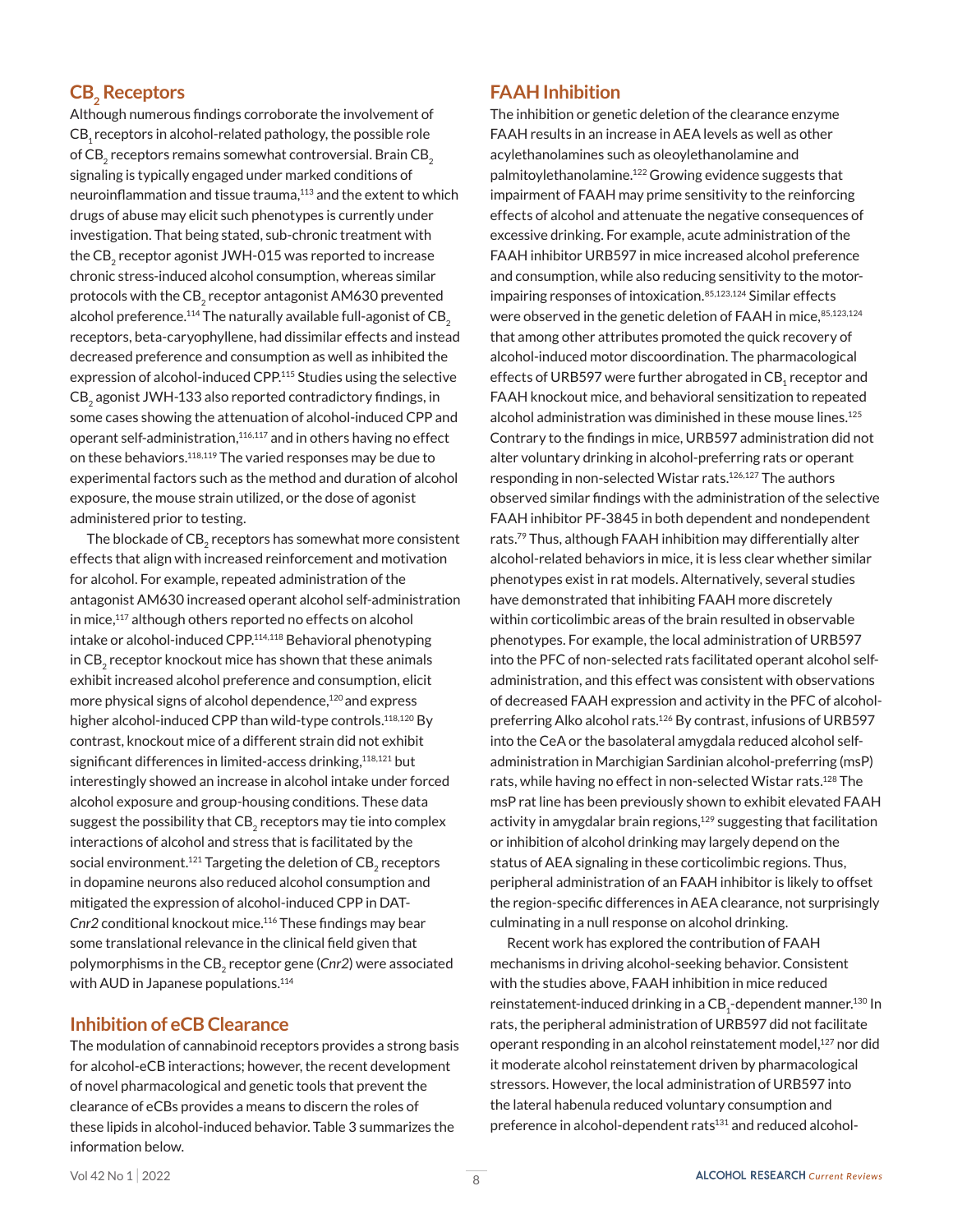seeking behavior; these effects were effectively reversed by coadministration of rimonabant. The lateral habenula has garnered recent interest in the addiction field given its role in mediating negative valence information that may contribute to the negative symptoms of withdrawal.<sup>132</sup> Dysregulation of FAAH is also observed in the clinic, given that a missense mutation in FAAH (e.g., the C385A polymorphism) was associated with heightened prevalence of AUD,<sup>133,134</sup> and increased risk of developing alcohol problems in young people.135

### **Inhibition of eCB Transport**

Currently, the mechanisms mediating fatty acid sequestration and membrane transport of the eCBs are unclear, although a few studies have elucidated the effects of an active metabolite of acetaminophen (i.e., AM404) in modulating alcohol-related

behaviors. AM404 is thought to prevent the uptake of AEA and 2-AG, in effect prolonging synaptic signaling of these lipids.136-138 In mice, AM404 reduced alcohol-seeking behavior and consumption.139 Similarly, this compound reduced alcohol selfadministration in Wistar rats at doses that did not alter saccharin self-administration, though no effects were observed in cue- or stress-induced reinstatement models.140

### **MAGL Inhibition**

Although many studies have characterized the role of AEA/ FAAH signaling systems on alcohol-related behaviors, the possible relevance of 2-AG/MAGL is only beginning to be explored with the development of selective and efficacious tools for inhibiting MAGL. In this regard, the authors have shown that local administration of the selective MAGL inhibitor URB602

| <b>CB Receptor Manipulation</b>        | <b>Effects</b>                                                                                                                                                                       |
|----------------------------------------|--------------------------------------------------------------------------------------------------------------------------------------------------------------------------------------|
| CB, receptor agonists                  | ▲ spontaneous drinking in alcohol-preferring rodents<br>▲ alcohol SA in rats<br>▲ binge-like alcohol intake in mice<br>$\triangle$ alcohol-seeking behavior                          |
| CB, receptor antagonists               |                                                                                                                                                                                      |
| systemic administration                | valcohol preference<br>valcohol consumption in rodents<br>valcohol-seeking-behavior                                                                                                  |
| localized infusions:<br>intra-NAc      | ▼alcohol SA                                                                                                                                                                          |
| intra-VTA                              | ▼alcohol SA                                                                                                                                                                          |
| intra-mPFC                             | alcohol SA in normal rats                                                                                                                                                            |
| intra-PFC                              | ▼ alcohol SA in alcohol-preferring rats                                                                                                                                              |
| CB, receptor knockout mice             | valcohol preference<br>valcohol consumption in rodents<br>$\nabla$ CPP<br>valcohol-induced NAc dopamine                                                                              |
| CB <sub>2</sub> receptor agonists      | ▲ alcohol consumption in stressed mice<br>$\blacktriangledown$ CPP/ $\blacktriangleright$ CPP<br>valcohol preference<br>▼ alcohol consumption / ▶ alcohol consumption<br>▼alcohol SA |
| $CB2$ receptor antagonists             | ▲ alcohol SA                                                                                                                                                                         |
| CB <sub>2</sub> receptor knockout mice | ▲ alcohol consumption<br>▲ alcohol preference<br>▲ physical signs of withdrawal<br>$\triangle$ CPP                                                                                   |

### **Table 2. Summary of CB Receptor Influence on Alcohol-Related Behaviors**

*Note*: **▲**, increase; ▼, decrease; ▶, no effect; CB, cannabinoid; CB<sub>1</sub> receptor, cannabinoid receptor type 1; CB<sub>2</sub> receptor, cannabinoid receptor type 2; CPP, conditioned place preference; mPFC, medial prefrontal cortex; NAc, nucleus accumbens; PFC, prefrontal cortex; SA, self-administration; VTA, ventral tegmental area.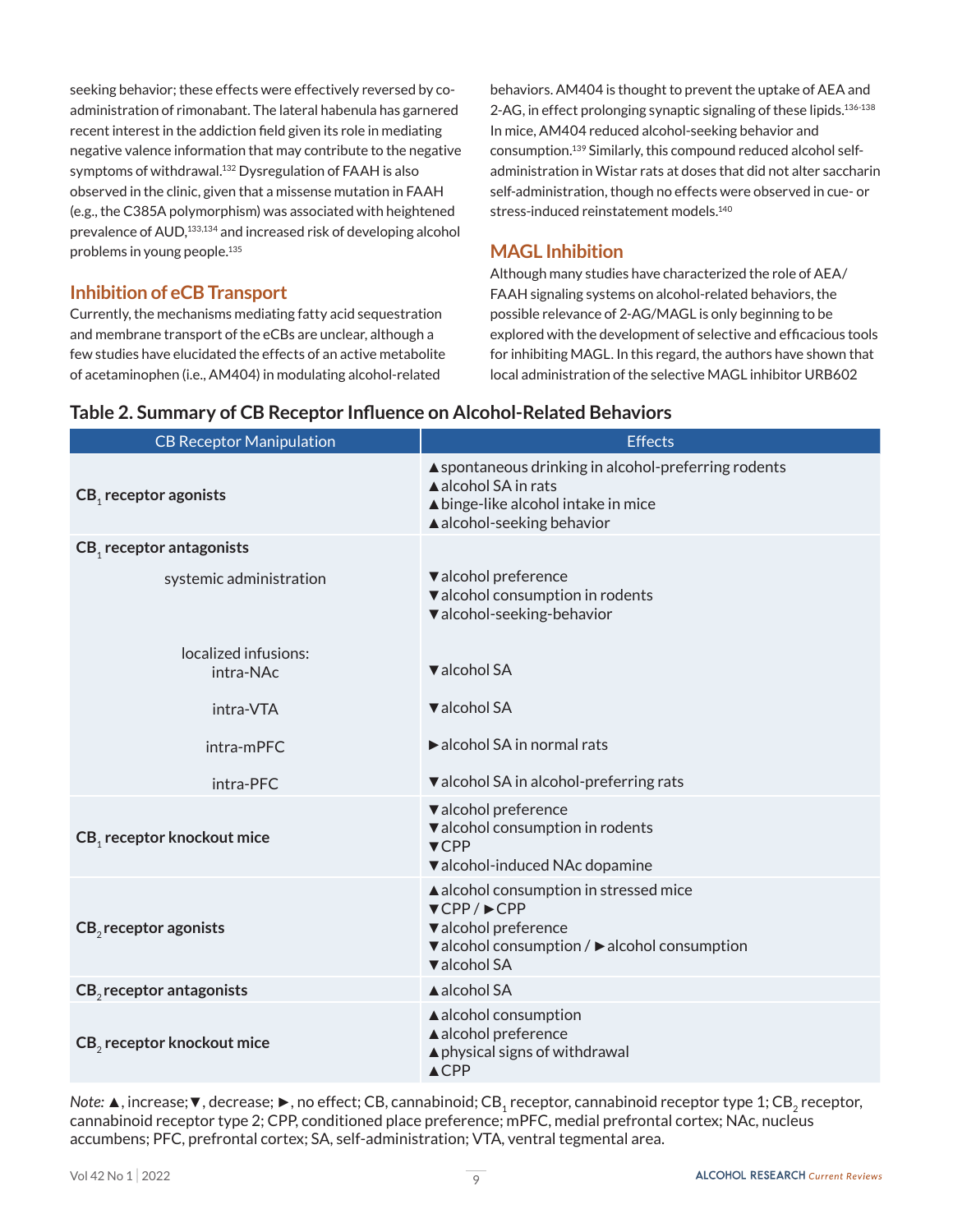|  |  |  | Table 3. Summary of eCB Clearance Inhibition Influence on Alcohol-Related Behaviors |
|--|--|--|-------------------------------------------------------------------------------------|
|--|--|--|-------------------------------------------------------------------------------------|

| eCB Clearance Manipulation              | <b>Effects</b>                                                                                                                     |
|-----------------------------------------|------------------------------------------------------------------------------------------------------------------------------------|
| <b>FAAH</b> inhibitors                  |                                                                                                                                    |
| systemic administration                 | ▲ alcohol preference in mice, but not rats<br>▲ alcohol consumption in mice, but not rats<br>▼ sensitivity to alcohol intoxication |
| localized infusions:<br>intra-PFC       | A alcohol SA in rats                                                                                                               |
| intra-amygdala                          | ▼ alcohol SA in msP rats<br>$\blacktriangleright$ alcohol SA in Wistar rats                                                        |
| intra-LHb                               | Valcohol preference in alcohol-dependent rats<br>valcohol consumption in alcohol-dependent rats<br>▼ alcohol-seeking behavior      |
| <b>FAAH knockout mice</b>               | ▲ alcohol preference<br>▲ alcohol consumption<br>▼ sensitivity to alcohol intoxication                                             |
| eCB transport inhibitor                 | valcohol seeking<br>valcohol consumption<br>valcohol SA in rats                                                                    |
| <b>MAGL</b> inhibitors                  |                                                                                                                                    |
| systemic administration                 | ▼ alcohol intake in alcohol-dependent rodents<br>alcohol intake in non-alcohol-dependent rodents                                   |
| localized infusions:<br>intra-NAc shell | ▼ alcohol SA in rats                                                                                                               |
| intra-LHb                               | valcohol consumption in alcohol-dependent rats<br>alcohol consumption in non-alcohol-dependent rats                                |

*Note:* ▲, increase;▼, decrease; ►, no effect; eCB, endocannabinoid; FAAH, fatty acid amide hydrolase; LHb, lateral habenula; MAGL, monoacylglycerol lipase; msP rats, Marchigian Sardinian alcohol-preferring rats; NAc, nucleus accumbens; PFC, prefrontal cortex; SA, self-administration.

into the NAc shell reduces operant alcohol self-administration in rats.111 In addition, acute administration of the inhibitor MJN110 reduced operant self-administration in alcohol-dependent rats, and in separate studies reduced voluntary drinking in dependent mice using the inhibitor JZL184.79 Consistent with these findings, increased MAGL activity was observed in the lateral habenula of dependent rats, and intracranial infusions of JZL184 reduced alcohol consumption in a  $\text{CB}_\text{1}$ -dependent manner. $^\text{131}$ Thus, as opposed to the varied responses obtained with systemic FAAH inhibitors, the dysregulation of 2-AG/MAGL signaling in dependence appears to be a pervasive or stable phenotype. That stated, a more time-dependent profiling of the changes induced by chronic alcohol exposure and withdrawal is warranted and should provide a better means of discerning the therapeutic potential of FAAH and MAGL inhibitors in AUD.

## **Endocannabinoids and Withdrawal-Related Anxiety**

Repeated cycles of alcohol intoxication and withdrawal induce neuroadaptations that alter the motivational mechanisms involved in compulsive alcohol seeking and drinking.141 Although initial use is motivated by the hedonic effects of alcohol, prolonged exposure results in the blunting of brain reward pathways that are overcome pharmacologically by escalating alcohol intake. At the same time, opponent processes involved in the remediation of mood states gain traction and contribute to the expression of negative affect during periods of alcohol abstinence. This rise in sensitivity marks a transition point where alcohol use becomes an effective means of alleviating negative behavioral states, thus creating a psychological tangent for the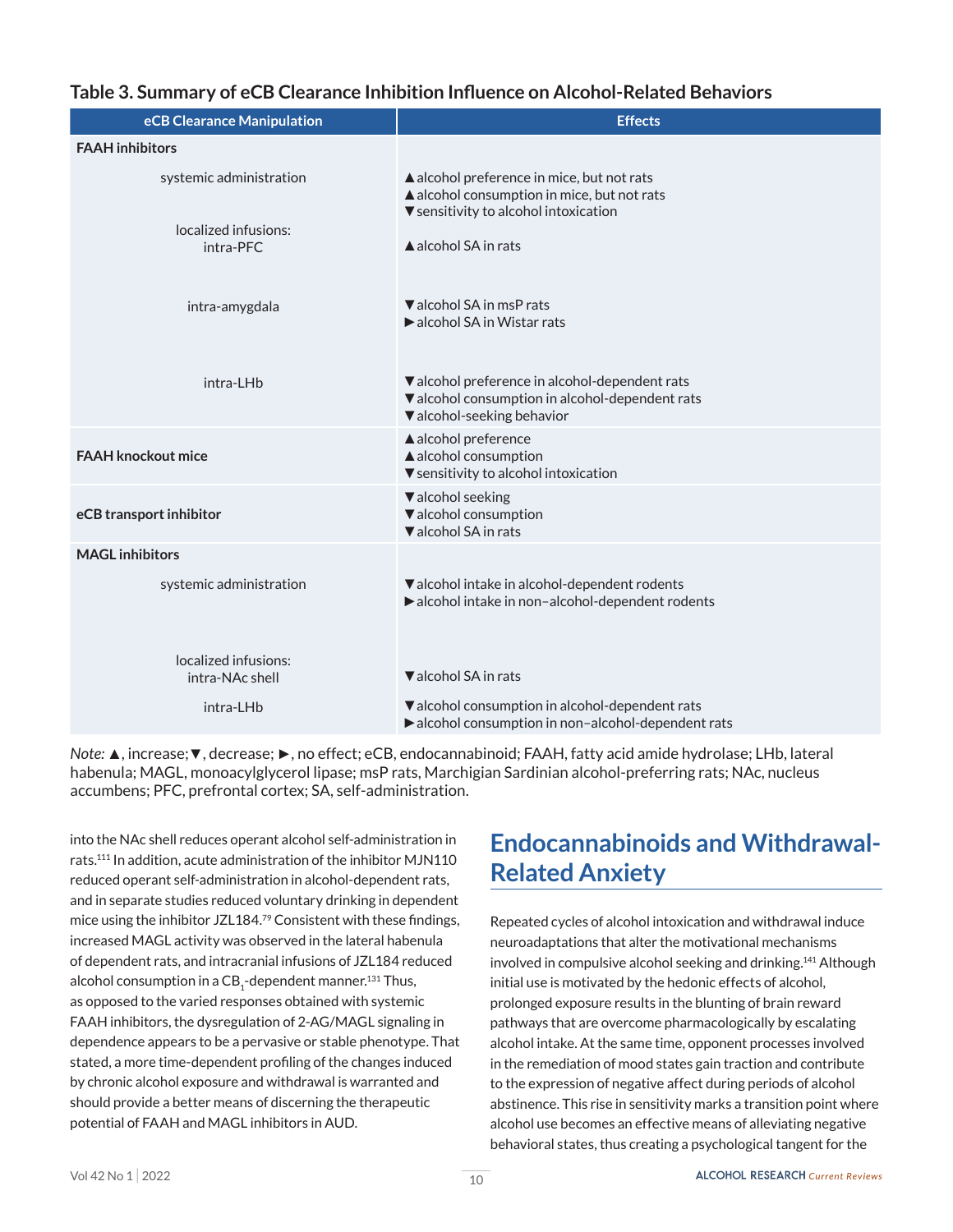progression of AUD. Namely, withdrawal-induced increases in negative affective states (e.g., hyperkatifeia<sup>4</sup>) arise from the combination of stress signaling factors that activate areas of the extended amygdala (e.g., corticotropin-releasing factor [CRF]) and diminished performance of the mechanisms that constrain these responses through so-called "anti-stress" functions.<sup>142</sup> Growing evidence implicates the eCB system as a prevailing mechanism in the regulation of stress signaling,<sup>112,143,144</sup> and by extension of this basic function, reflects the loss of a critical "anti-stress" mechanism in AUD.<sup>145</sup> Highlighted below is some of the research supporting the framework for dysregulated eCB signaling in the manifest of negative affective behavior associated with alcohol withdrawal.

Substantial evidence shows that eCB systems play a key role in the modulation of stress signaling, wherein disruptions of eCB signaling can facilitate anxiety-like states.<sup>146</sup> CB<sub>1</sub> receptors are expressed in high or moderate densities across many regions involved in the expression of anxiety, including the CeA, basolateral amygdala, PFC, ventral hippocampus, and bed nucleus of the stria terminalis.<sup>8,147,148</sup> As with the findings observed in human subjects with AUD, the downregulation of CB<sub>1</sub> receptors appears to be an important attribute of mood affective disorders, at least within subcortical regions that are posited to interact more frequently with upstream hormonal regulators.149

Cannabis use in humans is known to alter anxiety-like states in a dose-dependent manner.<sup>150,151</sup> For example, the acute administration of Delta<sup>9</sup>-tetrahydrocannabinol (THC) produces anxiolytic responses at low doses,<sup>152-155</sup> but elicits anxiogenic effects with progressively higher doses.<sup>152,156,157</sup> Synthetic agonists of CB<sub>1</sub> receptors display similar propensities in rodents that are abrogated with a  $CB<sub>4</sub>$  receptor antagonist.<sup>158,159</sup> Interestingly, not all agonists modulate anxiety-like behavior in the same manner and instead display complex interactions with the testing environment. Indeed, low doses of the agonist HU-210 were observed to contain anxiolytic-like effects in a model of defensive withdrawal behavior when tested in novel environments, whereas similar doses under habituated settings produced anxiogenic-like responses.<sup>160</sup> Given that CB<sub>1</sub> receptors are located on the terminals of glutamatergic and GABAergic neurons,161 it is hypothesized that the regulation of anxiety-like behavior may relate more specifically to the subpopulation of neurons influenced by  $CB_1$  receptor activation. In this regard, studies using conditional mutant mice lacking CB<sub>1</sub> receptors within specific neurons reported that low-dose activation of  $CB<sub>1</sub>$  receptors on glutamatergic neurons was associated with anxiolytic-like responses, whereas high doses of agonist that disrupted GABAergic signaling were anxiogenic.<sup>162-164</sup>

There is now considerable evidence demonstrating that elevations in eCB levels (via the inhibition of clearance mechanisms) modulate anxiety-like behavior without inducing the same biphasic responses obtained with  $CB<sub>1</sub>$  receptor agonists. For example, the indirect stimulation of AEA signaling by FAAH inhibitors reduced the expression of anxiety-like behaviors in rodents but did so specifically under stressful or aversive conditions.129,165-168 Similar effects were obtained in FAAH knockout mice.<sup>169,170</sup> In addition to AEA/FAAH signaling, there is evidence supporting the role of 2-AG/MAGL in the regulation of anxiety-like behavior. In this regard, the MAGL inhibitor JZL184 produced anxiolytic-like effects in rodents mainly under heightened stress conditions (e.g., brightly lit environments, following restraint stress).165,168,171-174 Unlike the anxiolytic effects of FAAH inhibitors that are strongly associated with CB<sub>1</sub> receptor signaling,<sup>144</sup> both CB<sub>1</sub> and CB<sub>2</sub> receptors have been implicated in the anxiety-reducing properties of MAGL inhibitors;<sup>173-176</sup> to date, however, the preponderance of evidence suggests a CB<sub>1</sub> receptor contingency.

The authors' recent work with msP rats provides collective evidence of the strong relation between dysregulated AEA/ FAAH signaling and innate symptoms of anxiety.129 In this regard, msP rats are genetically selected for increased alcohol preference and consumption, as well as for the heightened expression of anxiety-like behavior.177 Accordingly, the authors observed that msP rats displayed a sensitized stress response in the CeA and provided evidence of diminished AEA neurotransmission driven by increased clearance of this lipid by FAAH. Inhibition of FAAH with PF-3845 rescued the msP phenotype in several models of anxiety-like behavior, likely by restoring the integrity of stress-gating control in the CeA. Subsequent work demonstrated that local administration of the inhibitor URB597 into the CeA reversed the anxiety-producing effects of restraint stress, whereas no effects were observed in non-selected Wistar rats.128 Consistent with this, the authors also have examined the effects of FAAH and MAGL inhibitors on withdrawal-induced anxiety-like behaviors in rodents and found that both inhibitors were effective in reducing these responses.<sup>79</sup> Given the tempered effects of systemic FAAH inhibitors in alcohol drinking behavior, it is tempting to suggest that AEA and 2-AG may be regulating different components of the addiction process, the former being more attuned to the regulation of basal anxiety levels and the latter being consequential of alcoholinduced perturbations. How this may fit into a gain- or loss-offunction model that can inform the therapeutic relevance of eCB clearance inhibitors remains to be elucidated. Additionally, the interactive role of eCB systems with stress-inducing factors such as CRF and other stress-constraining mechanisms such as cortisol/corticosterone is not well understood. In this regard, previous work suggests that neuroadaptations involving CRFdriven stimulation of FAAH coincide with the depletion of AEAmediated constraint of the amygdala,<sup>129,178</sup> whereas the delayed and blunted release of corticosterone in msP rats<sup>179</sup> may present a challenge in mounting 2-AG remediation.<sup>180</sup>

Unlike the selective FAAH or MAGL inhibitors, the increase of AEA and 2-AG levels with the dual eCB clearance inhibitor JZL195 has little effect on reducing anxiety-like behavior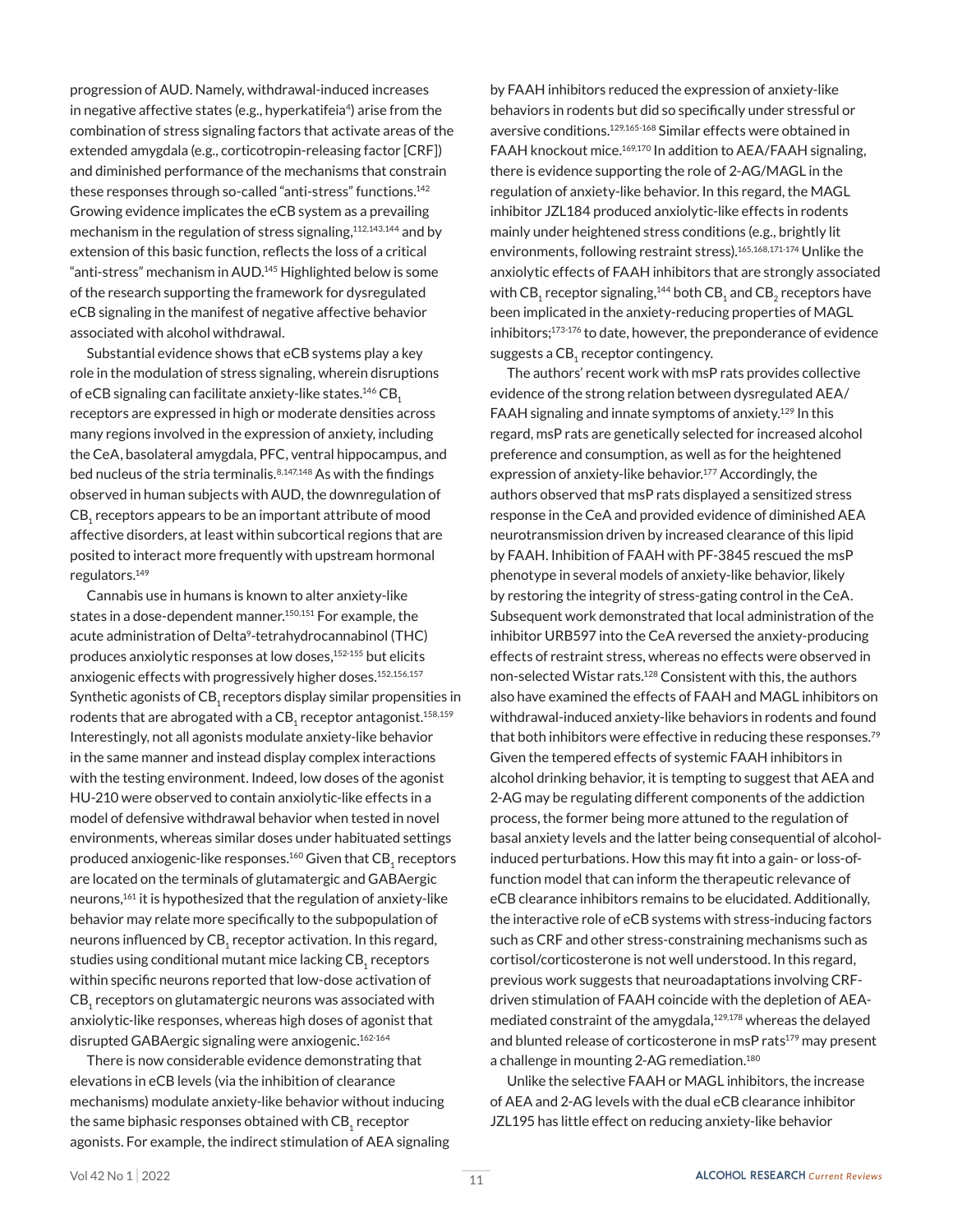and instead appears to have anxiogenic-like properties.<sup>165,181</sup> Recently, the authors observed evidence of an anxiolytic-like effect with high doses of JZL195 on the elevated plus maze, but similar treatments had no effect in the light/dark box assay.<sup>168</sup> Moreover, treatment with the MAGL inhibitor JZL184 in FAAH knockout mice, mimicking the putative inhibitor properties of JZL195, did not produce any effects on anxiety-like behaviors. It should be borne in mind that dual FAAH/MAGL inhibition produced cannabimimetic effects<sup>182</sup> and prolonged changes in 2-AG signaling (via MAGL inhibitor treatment in FAAH knockout mice) that were associated with cannabinoid receptor dysregulation, tolerance to antinociception, and increased sensitivity to rimonabant-precipitated withdrawal behavior.<sup>183</sup> The potential role of dual FAAH/MAGL inhibition has not been thoroughly examined in alcohol-dependent rodents, but has been shown to contain neurogenesis-suppressing effects in the dentate gyrus in the same manner as the combined treatment of acute alcohol with a  $CB$ <sub>1</sub> agonist.<sup>184</sup>

Other studies have observed that the loss of 2-AG signaling through the genetic or pharmacological inhibition of synthase mechanisms is associated with anxiogenic-like responses. For example, DAGL-alpha knockout mice exhibit increased anxietylike behaviors relative to their wild-type littermates,<sup>185,186</sup> and these effects were reversed by the administration of JZL184.185 In the same regard, the DAGL inhibitor DO34 produced anxiogeniclike effects,<sup>187</sup> although the extent to which prior stress conditions may differentially influence the expression of anxiety-like behavior remains to be elucidated. Given evidence of alcohol's mobilizing properties of 2-AG signaling, it is possible that DAGL inhibition may serve as a novel therapeutic for the treatment of AUD. Indeed, recent studies are providing insight into the possible therapeutic relevance of DAGL inhibition in reducing alcohol consumption without precipitating negative affective behaviors associated with chronic alcohol exposure and withdrawal.<sup>188</sup>

In addition to preclinical work, clinical studies are underway to evaluate the therapeutic efficacy of eCB enzyme inhibitor treatment in humans. Currently, there is more information on pharmacological inhibitors of FAAH given that selective inhibitors of MAGL have been characterized only recently.<sup>189</sup> The FAAH inhibitor PF-04457845 has entered Phase 2 clinical testing for the treatment or study of several conditions including chronic pain, fear response, Tourette's syndrome, and cannabis use disorder. PF-04457845 was found to be safe, well tolerated, and—although showing negligible effects for analgesia—successful in facilitating fear extinction behavior in healthy individuals.<sup>190,191</sup> More recently, PF-04457845 was reported to reduce withdrawal symptoms and cannabis use in patients with cannabis use disorder.192 Other FAAH inhibitors, such as JNJ-42165279 and ASP3652, also were found to be safe and well tolerated; although confirming the lack of efficacy for chronic pain, these FAAH inhibitors displayed anxiolytic effects in people with social anxiety disorders. $193-197$  By contrast, the FAAH inhibitor BIA 10-2474 caused widespread concern when

high doses of this drug induced neurotoxic effects in healthy individuals, ending in the death of one volunteer.<sup>198</sup> It was later reported that BIA 10-2474 displayed substantial "off-targets" that were unique to this drug and likely responsible for inducing metabolic dysregulation and cellular death.199 Although future studies should continue to ascertain the safety profile of FAAH inhibitors, the positive responses observed in people with cannabis use disorder bode well for substance abuse treatment. Together with the recent development of selective MAGL inhibitors (ABX-1431) in clinical trial testing, <sup>200</sup> serine hydrolase inhibitors represent a possible treatment avenue for restoring dysfunctional cannabinoid signaling in people with AUD.

### **Conclusion and Future Directions**

Despite some inconsistencies in the literature, a preponderance of evidence suggests that alcohol exposure alters brain eCB signaling. Findings from the Parsons' laboratory demonstrated that acute alcohol self-administration elicits increases in eCB release that are tempered over repeated exposure;<sup>76,79</sup> however, readers are referred to the Alcohol-Induced Alterations in Brain eCB Levels section of this review for noteworthy distinctions. In addition, the method of alcohol exposure plays a marked role in the subsequent analysis of abstinence-related effects.<sup>201,202</sup> That stated, chronic alcohol exposure is generally associated with the disruption of eCB clearance mechanisms, impaired eCBmediated forms of synaptic plasticity, and the downregulation of cannabinoid receptor function. The dysregulation of eCB signaling may be relevant given that eCBs play a prominent role in the maintenance of affective states and the constraint of stress responses, both of which serve as provocateurs of continued use and relapse. The remediation of eCB signaling remains an important goal for the possible treatment of AUD; however, this is unlikely to be achieved through the exogenous manipulation of  $CB_1$  receptors that are fraught with concerns.<sup>202-205</sup> Accordingly, eCB clearance therapeutics may present an alternative pathway for restoring dysfunctional signaling elements, although further research is needed to better understand the consequence of eCB augmentation in dependence states across other relevant variables, including sex, brain regions, environment, emotional valence, pre-existing conditions, and neurohormones.<sup>206</sup>

Understanding of eCB signaling has greatly evolved since the discovery of eCBs nearly 30 years ago. This was fueled by technological advancements in the isolation, detection, and sequencing of the two primary eCBs, as well as the crystallization of biosynthetic enzymes and receptor systems that enable them. Cutting-edge technology continues to be an important driver in the field for the identification of novel molecular species and distinctions in eCB function. For example, mass spectrometry analysis can be broadly applied to investigate the brain lipidome, from which metabolic products of eCB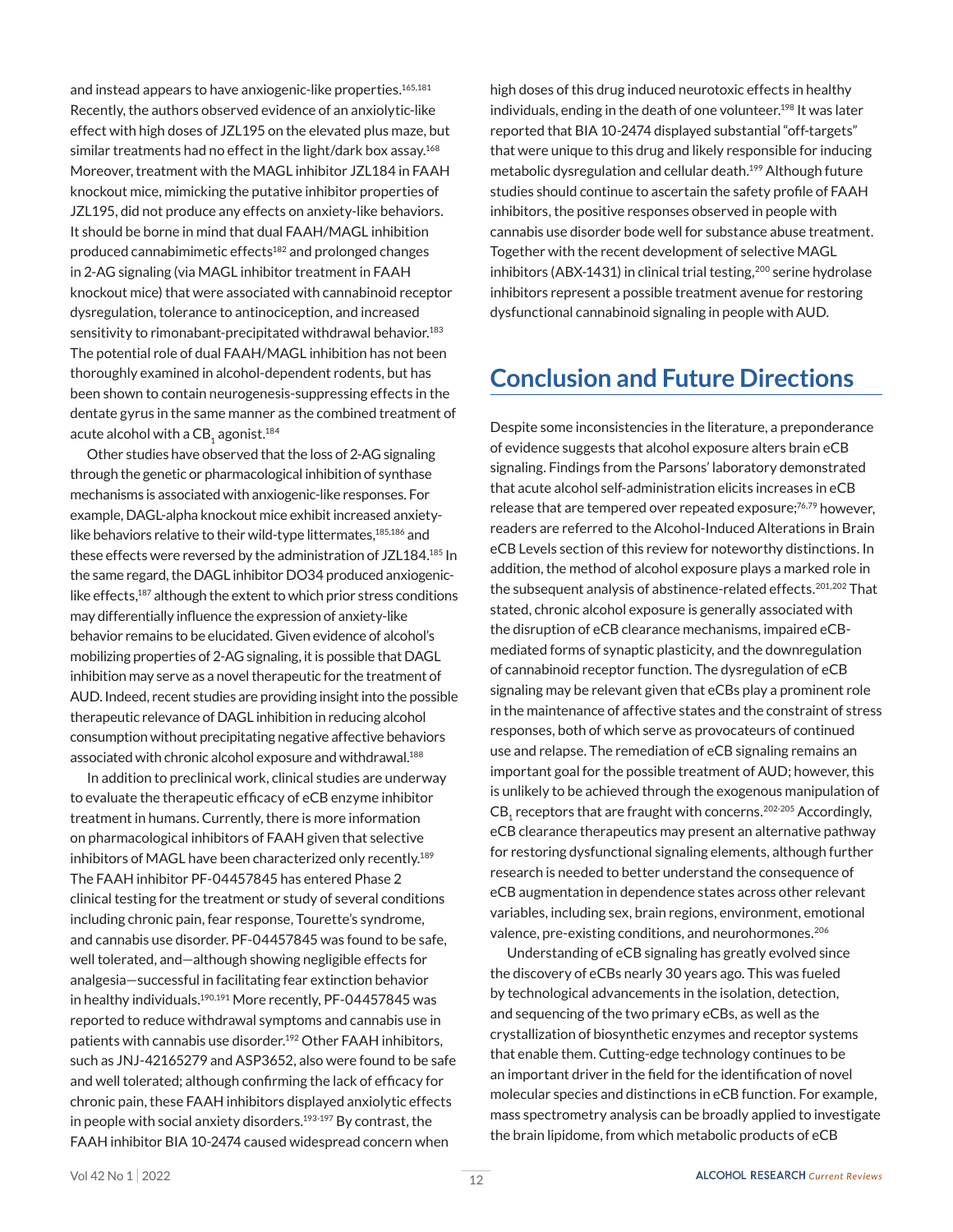degradation are utilized by downstream signaling pathways (e.g., eicosanoids) to mediate neuroinflammation.207 This is coupled closely to the advancements of novel pharmacological tools such as DO34 and the NAPE-PLD inhibitor LEI-401<sup>208</sup> that will allow us to manipulate AEA and 2-AG signaling with great precision and selectivity. Moreover, the spatiotemporal resolution of such changes is fundamental to the understanding of eCB function and may provide insight on the purpose of having multiple endogenous ligands of cannabinoid receptors. Although traditionally studied with in vivo microdialysis, the recent development of G-protein coupled receptor activationbased eCB sensors offers subsecond resolution kinetics and robust fluorescence-based detection in awake-behaving rodents.209 Finally, the development of novel positron-emission topography tracers such as  $[$ <sup>11</sup>C]MK-3168<sup>210</sup> and  $[$ <sup>18</sup>F]T-401<sup>211</sup> will allow the direct assessment of FAAH and MAGL activity under a number of planned clinical studies, including in people with AUD. Taken all together, emerging research appears to be on the precipice of divulging new information about the eCB system. The combination of selective pharmacology and in vivo capture methods remains an important endeavor in this research for answering fundamental questions of eCB function, its relation to stress and anxiety, and its higher-order influence in complex psychopathologies such as AUD and addiction.

### **References**

- 1. Parsons LH, Hurd YL. Endocannabinoid signalling in reward and addiction. *Nat Rev Neurosci.* 2015;16(10):579-94. <https://doi.org/10.1038/nrn4004>.
- 2. Manzanares J, Cabañero D, Puente N, García-Gutiérrez MS, Grandes P, Maldonado R. Role of the endocannabinoid system in drug addiction. *Biochem Pharmacol.* 2018;157:108-121. <https://doi.org/10.1016/j.bcp.2018.09.013>.
- 3. Spanagel R. Cannabinoids and the endocannabinoid system in reward processing and addiction: From mechanisms to interventions. *Dialogues Clin Neurosci.* 2020;22(3):241-250. <https://doi.org/10.31887/DCNS.2020.22.3/rspanagel>.
- 4. Koob GF, Powell P, White A. Addiction as a coping response: Hyperkatifeia, deaths of despair, and COVID-19. *Am J Psychiatry.* 2020;177(11):1031-1037. [https://doi.org/10.1176/appi.ajp.](https://doi.org/10.1176/appi.ajp.2020.20091375) [2020.20091375](https://doi.org/10.1176/appi.ajp.2020.20091375).
- 5. Basavarajappa BS. Endocannabinoid system and alcohol abuse disorders. *Adv Exp Med Biol.* 2019;1162:89-127. [https://doi.](https://doi.org/10.1007/978-3-030-21737-2_6) [org/10.1007/978-3-030-21737-2\\_6](https://doi.org/10.1007/978-3-030-21737-2_6).
- 6. Basavarajappa BS, Joshi V, Shivakumar M, Subbanna S. Distinct functions of endogenous cannabinoid system in alcohol abuse disorders. *Br J Pharmacol.* 2019;176(17):3085-3109. <https://doi.org/10.1111/bph.14780>.
- 7. Herkenham M, Lynn AB, de Costa BR, Richfield EK. Neuronal localization of cannabinoid receptors in the basal ganglia of the rat. *Brain Res.* 1991;547(2):267-274. [https://doi.org/10.](https://doi.org/10.1016/0006-8993(91)90970-7) [1016/0006-8993\(91\)90970-7](https://doi.org/10.1016/0006-8993(91)90970-7).
- 8. Herkenham M, Lynn AB, Johnson MR, Melvin LS, de Costa BR, Rice KC. Characterization and localization of cannabinoid receptors in rat brain: A quantitative in vitro autoradiographic study. *J Neurosci.* 1991;11(2):563-583. [https://doi.org/10.1523/](https://doi.org/10.1523/jneurosci.11-02-00563.1991) [jneurosci.11-02-00563.1991](https://doi.org/10.1523/jneurosci.11-02-00563.1991).
- 9. Munro S, Thomas KL, Abu-Shaar M. Molecular characterization of a peripheral receptor for cannabinoids. *Nature.* 1993;365(6441):61-65.<https://doi.org/10.1038/365061a0>.
- 10. Van Sickle MD, Duncan M, Kingsley PJ, et al. Identification and functional characterization of brainstem cannabinoid  $CB$ <sub>2</sub> receptors. *Science.* 2005;310(5746):329-332. [https://doi.org/](https://doi.org/10.1126/science.1115740) [10.1126/science.1115740.](https://doi.org/10.1126/science.1115740)
- 11. Atwood BK, Mackie K. CB<sub>2</sub>: A cannabinoid receptor with an identity crisis. *Br J Pharmacol.* 2010;160(3):467-479. [https://doi.](https://doi.org/10.1111/j.1476-5381.2010.00729.x) [org/10.1111/j.1476-5381.2010.00729.x](https://doi.org/10.1111/j.1476-5381.2010.00729.x).
- 12. Cabral GA, Raborn ES, Griffin L, Dennis J, Marciano-Cabral F. CB<sub>2</sub> receptors in the brain: Role in central immune function. *Br J Pharmacol.* 2008;153(2):240-251. [https://doi.org/10.1038/](https://doi.org/10.1038/sj.bjp.0707584) [sj.bjp.0707584](https://doi.org/10.1038/sj.bjp.0707584).
- 13. Onaivi ES, Ishiguro H, Gong JP, et al. Discovery of the presence and functional expression of cannabinoid CB2 receptors in brain. *Ann N Y Acad Sci.* 2006;1074:514-536. [https://doi.org/10.1196/](https://doi.org/10.1196/annals.1369.052) [annals.1369.052.](https://doi.org/10.1196/annals.1369.052)
- 14. Moreira FA, Jupp B, Belin D, Dalley JW. Endocannabinoids and striatal function: Implications for addiction-related behaviours. *Behav Pharmacol.* 2015;26(1-2):59-72. [https://doi.org/10.1097/](https://doi.org/10.1097/fbp.0000000000000109) [fbp.0000000000000109.](https://doi.org/10.1097/fbp.0000000000000109)
- 15. Di Marzo V, De Petrocellis L. Why do cannabinoid receptors have more than one endogenous ligand? *Philos Trans R Soc Lond B Biol Sci.* 2012;367(1607):3216-3228. [https://doi.org/10.1098/](https://doi.org/10.1098/rstb.2011.0382) [rstb.2011.0382](https://doi.org/10.1098/rstb.2011.0382).
- 16. Pertwee RG, Howlett AC, Abood ME, et al. International Union of Basic and Clinical Pharmacology. LXXIX. Cannabinoid receptors and their ligands: Beyond CB<sub>1</sub> and CB<sub>2</sub>. *Pharmacol Rev.* 2010;62(4):588-631.<https://doi.org/10.1124/pr.110.003004>.
- 17. O'Sullivan SE. Cannabinoids go nuclear: Evidence for activation of peroxisome proliferator-activated receptors. *Br J Pharmacol.* 2007;152(5):576-582. <https://doi.org/10.1038/sj.bjp.0707423>.
- 18. Overton HA, Babbs AJ, Doel SM, et al. Deorphanization of a G protein-coupled receptor for oleoylethanolamide and its use in the discovery of small-molecule hypophagic agents. *Cell Metab.* 2006;3(3):167-175. <https://doi.org/10.1016/j.cmet.2006.02.004>.
- 19. Ryberg E, Larsson N, Sjögren S, et al. The orphan receptor GPR55 is a novel cannabinoid receptor. *Br J Pharmacol.* 2007;152(7):1092- 1101. <https://doi.org/10.1038/sj.bjp.0707460>.
- 20. Godlewski G, Offertáler L, Wagner JA, Kunos G. Receptors for acylethanolamides-GPR55 and GPR119. *Prostaglandins Other Lipid Mediat.* 2009;89(3-4):105-111. [https://doi.org/10.1016/j.](https://doi.org/10.1016/j.prostaglandins.2009.07.001) [prostaglandins.2009.07.001.](https://doi.org/10.1016/j.prostaglandins.2009.07.001)
- 21. Zygmunt PM, Petersson J, Andersson DA, et al. Vanilloid receptors on sensory nerves mediate the vasodilator action of anandamide. *Nature.* 1999;400(6743):452-457. [https://doi.org/](https://doi.org/10.1038/22761) [10.1038/22761.](https://doi.org/10.1038/22761)
- 22. Piomelli D. The molecular logic of endocannabinoid signalling. *Nat Rev Neurosci.* 2003;4(11):873-884. [https://doi.org/10.1038/](https://doi.org/10.1038/nrn1247) [nrn1247](https://doi.org/10.1038/nrn1247).
- 23. Liu J, Wang L, Harvey-White J, et al. Multiple pathways involved in the biosynthesis of anandamide. *Neuropharmacology.* 2008;54(1):1-7. [https://doi.org/10.1016/j.](https://doi.org/10.1016/j.neuropharm.2007.05.020) [neuropharm.2007.05.020](https://doi.org/10.1016/j.neuropharm.2007.05.020).
- 24. Bisogno T, Howell F, Williams G, et al. Cloning of the first sn1-DAG lipases points to the spatial and temporal regulation of endocannabinoid signaling in the brain. *J Cell Biol.* 2003;163(3):463-468. <https://doi.org/10.1083/jcb.200305129>.
- 25. Sugiura T, Kondo S, Sukagawa A, et al. 2-Arachidonoylglycerol: A possible endogenous cannabinoid receptor ligand in brain. *Biochem Biophys Res Commun.* 1995;215(1):89-97. [https://doi.](https://doi.org/10.1006/bbrc.1995.2437) [org/10.1006/bbrc.1995.2437](https://doi.org/10.1006/bbrc.1995.2437).
- 26. Yamashita A, Kumazawa T, Koga H, Suzuki N, Oka S, Sugiura T. Generation of lysophosphatidylinositol by DDHD domain containing 1 (DDHD1): Possible involvement of phospholipase D/phosphatidic acid in the activation of DDHD1. *Biochim Biophys Acta.* 2010;1801(7):711-720. [https://doi.org/10.1016/j.](https://doi.org/10.1016/j.bbalip.2010.03.012) [bbalip.2010.03.012](https://doi.org/10.1016/j.bbalip.2010.03.012).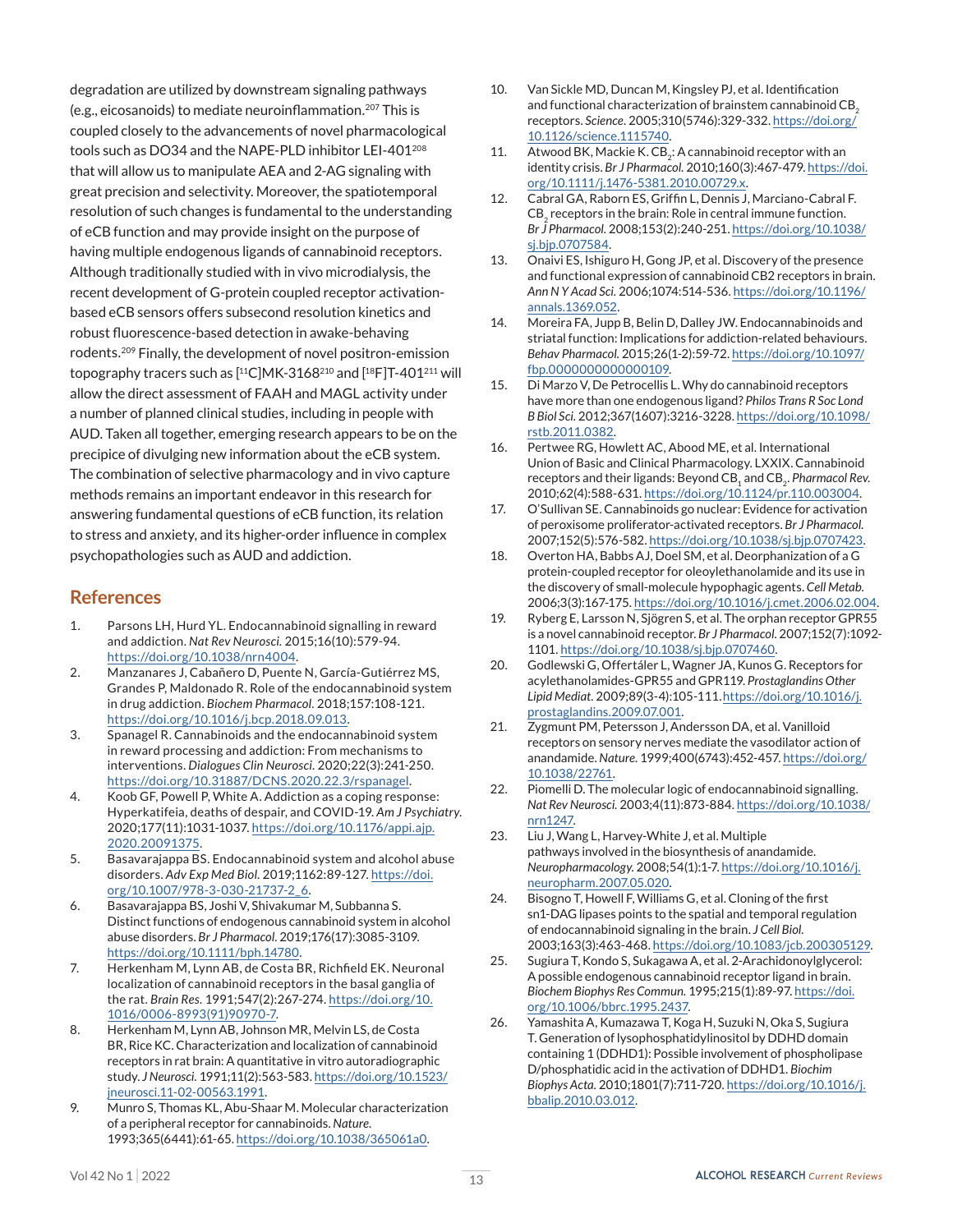- 27. Nakane S, Oka S, Arai S, et al. 2-Arachidonoyl-*sn*-glycero-3 phosphate, an arachidonic acid-containing lysophosphatidic acid: Occurrence and rapid enzymatic conversion to 2-arachidonoyl*sn*-glycerol, a cannabinoid receptor ligand, in rat brain. *Arch Biochem Biophys.* 2002;402(1):51-58. [https://doi.org/10.1016/](https://doi.org/10.1016/S0003-9861(02)00038-3) [S0003-9861\(02\)00038-3.](https://doi.org/10.1016/S0003-9861(02)00038-3)
- 28. McKinney MK, Cravatt BF. Structure and function of fatty acid amide hydrolase. *Annu Rev Biochem.* 2005;74:411-432. <https://doi.org/10.1146/annurev.biochem.74.082803.133450>.
- 29. Dinh TP, Carpenter D, Leslie FM, et al. Brain monoglyceride lipase participating in endocannabinoid inactivation. *Proc Natl Acad Sci U S A.* 2002;99(16):10819-10824. [https://doi.org/10.1073/](https://doi.org/10.1073/pnas.152334899) [pnas.152334899.](https://doi.org/10.1073/pnas.152334899)
- 30. Gulyas AI, Cravatt BF, Bracey MH, et al. Segregation of two endocannabinoid-hydrolyzing enzymes into pre- and postsynaptic compartments in the rat hippocampus, cerebellum and amygdala. *Eur J Neurosci.* 2004;20(2):441-458. [https://doi.](https://doi.org/10.1111/j.1460-9568.2004.03428.x) [org/10.1111/j.1460-9568.2004.03428.x](https://doi.org/10.1111/j.1460-9568.2004.03428.x).
- 31. Blankman JL, Simon GM, Cravatt BF. A comprehensive profile of brain enzymes that hydrolyze the endocannabinoid 2-arachidonoylglycerol. *Chem Biol.* 2007;14(12):1347-1356. <https://doi.org/10.1016/j.chembiol.2007.11.006>.
- 32. Marrs WR, Blankman JL, Horne EA, et al. The serine hydrolase ABHD6 controls the accumulation and efficacy of 2-AG at cannabinoid receptors. *Nat Neurosci.* 2010;13(8):951-957. [https://doi.org/10.1038/nn.2601.](https://doi.org/10.1038/nn.2601)
- 33. Goparaju SK, Ueda N, Yamaguchi H, Yamamoto S. Anandamide amidohydrolase reacting with 2-arachidonoylglycerol, another cannabinoid receptor ligand. *FEBS Lett.* 1998;422(1):69-73. [https://doi.org/10.1016/s0014-5793\(97\)01603-7](https://doi.org/10.1016/s0014-5793(97)01603-7).
- 34. Hermanson DJ, Hartley ND, Gamble-George J, et al. Substrate-selective COX-2 inhibition decreases anxiety via endocannabinoid activation. *Nat Neurosci.* 2013;16(9):1291-1298. <https://doi.org/10.1038/nn.3480>.
- 35. Rouzer CA, Marnett LJ. Endocannabinoid oxygenation by cyclooxygenases, lipoxygenases, and cytochromes P450: Crosstalk between the eicosanoid and endocannabinoid signaling pathways. *Chem Rev.* 2011;111(10):5899-5921. [https://doi.org/](https://doi.org/10.1021/cr2002799) [10.1021/cr2002799](https://doi.org/10.1021/cr2002799).
- 36. Solinas M, Justinova Z, Goldberg SR, Tanda G. Anandamide administration alone and after inhibition of fatty acid amide hydrolase (FAAH) increases dopamine levels in the nucleus accumbens shell in rats. *J Neurochem.* 2006;98(2):408-419. <https://doi.org/10.1111/j.1471-4159.2006.03880.x>.
- 37. Kano M, Ohno-Shosaku T, Hashimotodani Y, Uchigashima M, Watanabe M. Endocannabinoid-mediated control of synaptic transmission. *Physiol Rev.* 2009;89(1):309-380. [https://doi.org/](https://doi.org/10.1152/physrev.00019.2008) [10.1152/physrev.00019.2008.](https://doi.org/10.1152/physrev.00019.2008)
- 38. Lovinger DM. Presynaptic modulation by endocannabinoids. *Handb Exp Pharmacol.* 2008(184):435-477. [https://doi.](https://doi.org/10.1007/978-3-540-74805-2_14) [org/10.1007/978-3-540-74805-2\\_14](https://doi.org/10.1007/978-3-540-74805-2_14).
- 39. Marsicano G, Lutz B. Neuromodulatory functions of the endocannabinoid system. *J Endocrinol Invest.* 2006;29 (3 Suppl):27-46.
- 40. Chevaleyre V, Takahashi KA, Castillo PE. Endocannabinoidmediated synaptic plasticity in the CNS. *Annu Rev Neurosci.* 2006;29:37-76. [https://doi.org/10.1146/annurev.](https://doi.org/10.1146/annurev.neuro.29.051605.112834) [neuro.29.051605.112834](https://doi.org/10.1146/annurev.neuro.29.051605.112834).
- 41. Alger BE. Retrograde signaling in the regulation of synaptic transmission: Focus on endocannabinoids. *Prog Neurobiol.* 2002;68(4):247-286. [https://doi.org/10.1016/s0301-](https://doi.org/10.1016/s0301-0082(02)00080-1) [0082\(02\)00080-1.](https://doi.org/10.1016/s0301-0082(02)00080-1)
- 42. Sidhpura N, Parsons LH. Endocannabinoid-mediated synaptic plasticity and addiction-related behavior. *Neuropharmacology.* 2011;61(7):1070-1087. [https://doi.org/10.1016/j.neuropharm.](https://doi.org/10.1016/j.neuropharm.2011.05.034) [2011.05.034.](https://doi.org/10.1016/j.neuropharm.2011.05.034)
- 43. Kreitzer AC, Regehr WG. Retrograde inhibition of presynaptic calcium influx by endogenous cannabinoids at excitatory synapses onto Purkinje cells. *Neuron.* 2001;29(3):717-727. [https://doi.org/10.1016/s0896-6273\(01\)00246-x](https://doi.org/10.1016/s0896-6273(01)00246-x).
- 44. Ohno-Shosaku T, Maejima T, Kano M. Endogenous cannabinoids mediate retrograde signals from depolarized postsynaptic neurons to presynaptic terminals. *Neuron.* 2001;29(3):729-738. [https://doi.org/10.1016/s0896-6273\(01\)00247-1](https://doi.org/10.1016/s0896-6273(01)00247-1).
- 45. Wilson RI, Nicoll RA. Endogenous cannabinoids mediate retrograde signalling at hippocampal synapses. *Nature.* 2001;410(6828):588-592. [https://doi.org/10.1038/35069076.](https://doi.org/10.1038/35069076)
- 46. Zlebnik NE, Cheer JF. Drug-induced alterations of endocannabinoid-mediated plasticity in brain reward regions. *J Neurosci.* 2016;36(40):10230-10238. [https://doi.org/10.1523/](https://doi.org/10.1523/JNEUROSCI.1712-16.2016) [JNEUROSCI.1712-16.2016](https://doi.org/10.1523/JNEUROSCI.1712-16.2016).
- 47. Kalivas PW, O'Brien C. Drug addiction as a pathology of staged neuroplasticity. *Neuropsychopharmacology.* 2008;33(1):166-180. <https://doi.org/10.1038/sj.npp.1301564>.
- 48. Kauer JA, Malenka RC. Synaptic plasticity and addiction. *Nat Rev Neurosci.* 2007;8(11):844-858.<https://doi.org/10.1038/nrn2234>.
- 49. Torregrossa MM, Corlett PR, Taylor JR. Aberrant learning and memory in addiction. *Neurobiol Learn Mem.* 2011;96(4):609-623. <https://doi.org/10.1016/j.nlm.2011.02.014>.
- 50. Adermark L, Lovinger DM. Frequency-dependent inversion of net striatal output by endocannabinoid-dependent plasticity at different synaptic inputs. *J Neurosci.* 2009;29(5):1375-1380. <https://doi.org/10.1523/JNEUROSCI.3842-08.2009>.
- 51. Clarke RB, Adermark L. Acute ethanol treatment prevents endocannabinoid-mediated long-lasting disinhibition of striatal output. *Neuropharmacology.* 2010;58(4-5):799-805. [https://doi.org/](https://doi.org/10.1016/j.neuropharm.2009.12.006) [10.1016/j.neuropharm.2009.12.006](https://doi.org/10.1016/j.neuropharm.2009.12.006).
- 52. Adermark L, Jonsson S, Ericson M, Söderpalm B. Intermittent ethanol consumption depresses endocannabinoid-signaling in the dorsolateral striatum of rat. *Neuropharmacology.* 2011;61(7):1160- 1165. <https://doi.org/10.1016/j.neuropharm.2011.01.014>.
- 53. Volkow ND, Fowler JS, Wang GJ, Swanson JM, Telang F. Dopamine in drug abuse and addiction: Results of imaging studies and treatment implications. *Arch Neurol.* 2007;64(11):1575-1579. <https://doi.org/10.1001/archneur.64.11.1575>.
- 54. DePoy L, Daut R, Brigman JL, et al. Chronic alcohol produces neuroadaptations to prime dorsal striatal learning. *Proc Natl Acad Sci U S A.* 2013;110(36):14783-14788. [https://doi.org/10.1073/](https://doi.org/10.1073/pnas.1308198110) [pnas.1308198110.](https://doi.org/10.1073/pnas.1308198110)
- 55. Peñasco S, Rico-Barrio I, Puente N, et al. Intermittent ethanol exposure during adolescence impairs cannabinoid type 1 receptor-dependent long-term depression and recognition memory in adult mice. *Neuropsychopharmacology.* 2020;45(2):309-318. [https://doi.org/10.1038/s41386-019-](https://doi.org/10.1038/s41386-019-0530-5) [0530-5](https://doi.org/10.1038/s41386-019-0530-5).
- 56. Hirvonen J, Goodwin RS, Li CT, et al. Reversible and regionally selective downregulation of brain cannabinoid CB, receptors in chronic daily cannabis smokers. *Mol Psychiatry.* 2012;17(6):642- 649. <https://doi.org/10.1038/mp.2011.82>.
- 57. Ceccarini J, Kuepper R, Kemels D, van Os J, Henquet C, Van Laere K. [ $18$ F]MK-9470 PET measurement of cannabinoid CB<sub>1</sub> receptor availability in chronic cannabis users. *Addict Biol.* 2015;20(2):357- 367. [https://doi.org/10.1111/adb.12116.](https://doi.org/10.1111/adb.12116)
- 58. Sloan ME, Grant CW, Gowin JL, Ramchandani VA, Le Foll B. Endocannabinoid signaling in psychiatric disorders: A review of positron emission tomography studies. *Acta Pharmacol Sin.* 2019;40(3):342-350. [https://doi.org/10.1038/s41401-018-](https://doi.org/10.1038/s41401-018-0081-z) [0081-z.](https://doi.org/10.1038/s41401-018-0081-z)
- 59. Ceccarini J, Hompes T, Verhaeghen A, et al. Changes in cerebral  $CB<sub>1</sub>$  receptor availability after acute and chronic alcohol abuse and monitored abstinence. *J Neurosci.* 2014;34(8):2822-2831. <https://doi.org/10.1523/JNEUROSCI.0849-13.2014>.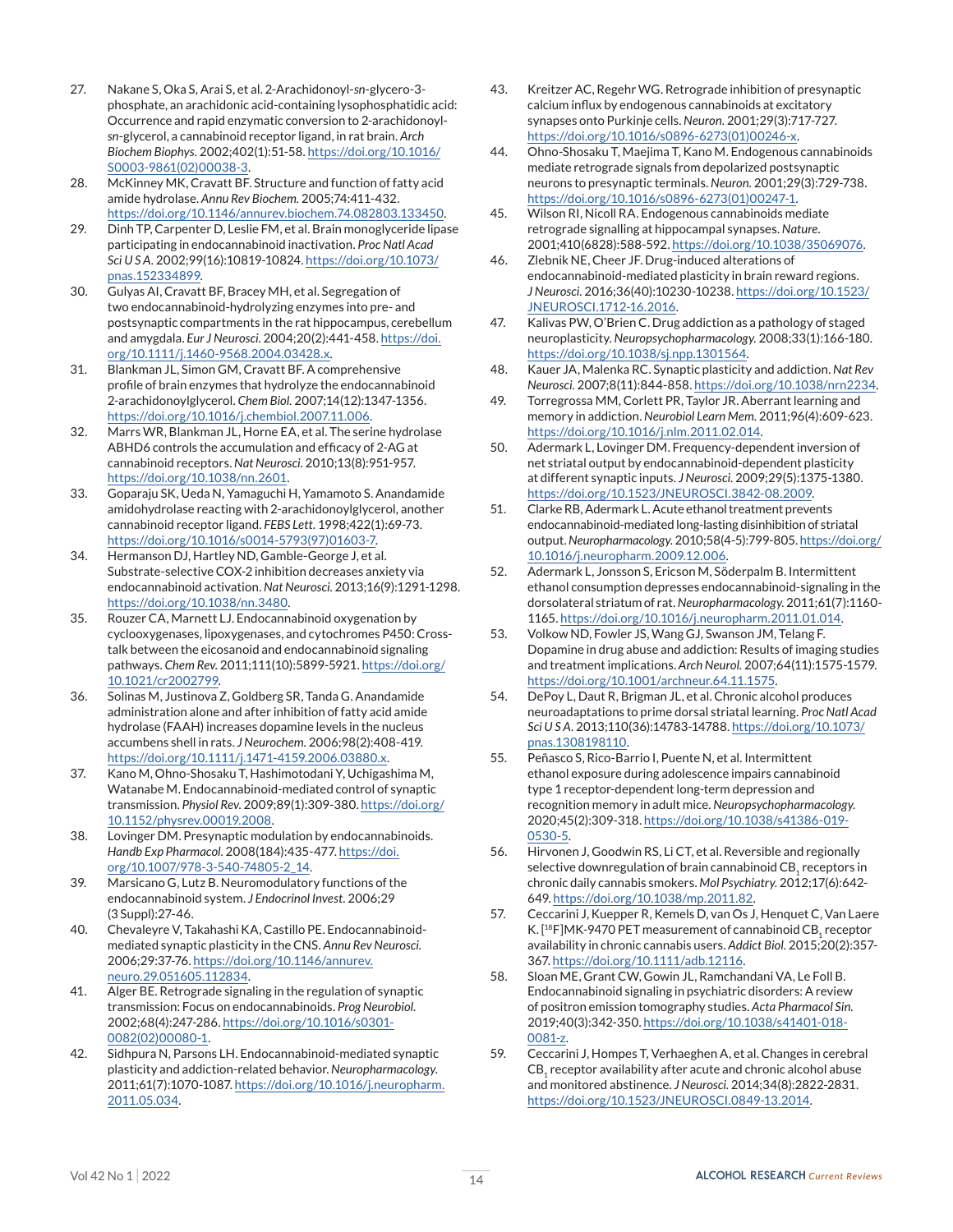- 60. Hirvonen J, Zanotti-Fregonara P, Umhau JC, et al. Reduced cannabinoid CB, receptor binding in alcohol dependence measured with positron emission tomography. *Mol Psychiatry.* 2013;18(8):916-921.<https://doi.org/10.1038/mp.2012.100>.
- 61. García-Baos A, Alegre-Zurano L, Cantacorps L, Martín-Sánchez A, Valverde O. Role of cannabinoids in alcoholinduced neuroinflammation. *Prog Neuropsychopharmacol Biol Psychiatry.* 2021;104:110054. [https://doi.org/10.1016/j.](https://doi.org/10.1016/j.pnpbp.2020.110054) [pnpbp.2020.110054.](https://doi.org/10.1016/j.pnpbp.2020.110054)
- 62. Basavarajappa BS, Hungund BL. Chronic ethanol increases the cannabinoid receptor agonist anandamide and its precursor *N*-arachidonoylphosphatidylethanolamine in SK-N-SH cells. *J Neurochem.* 1999;72(2):522-528. [https://doi.org/10.1046/](https://doi.org/10.1046/j.1471-4159.1999.0720522.x) [j.1471-4159.1999.0720522.x](https://doi.org/10.1046/j.1471-4159.1999.0720522.x).
- 63. Basavarajappa BS, Saito M, Cooper TB, Hungund BL. Stimulation of cannabinoid receptor agonist 2-arachidonylglycerol by chronic ethanol and its modulation by specific neuromodulators in cerebellar granule neurons. *Biochim Biophys Acta.* 2000;1535(1): 78-86. [https://doi.org/10.1016/S0925-4439\(00\)00085-5](https://doi.org/10.1016/S0925-4439(00)00085-5).
- 64. Basavarajappa BS, Saito M, Cooper TB, Hungund BL. Chronic ethanol inhibits the anandamide transport and increases extracellular anandamide levels in cerebellar granule neurons. *Eur J Pharmacol.* 2003;466(1-2):73-83. [https://doi.org/10.1016/](https://doi.org/10.1016/s0014-2999(03)01557-7) [s0014-2999\(03\)01557-7](https://doi.org/10.1016/s0014-2999(03)01557-7).
- 65. Pava MJ, Woodward JJ. A review of the interactions between alcohol and the endocannabinoid system: Implications for alcohol dependence and future directions for research. *Alcohol.* 2012;46(3):185-204. [https://doi.org/10.1016/j.alcohol.](https://doi.org/10.1016/j.alcohol.2012.01.002) [2012.01.002](https://doi.org/10.1016/j.alcohol.2012.01.002).
- 66. Vinod KY, Yalamanchili R, Xie S, Cooper TB, Hungund BL. Effect of chronic ethanol exposure and its withdrawal on the endocannabinoid system. *Neurochem Int.* 2006;49(6):619-625. <https://doi.org/10.1016/j.neuint.2006.05.002>.
- 67. González S, Cascio MG, Fernández-Ruiz J, Fezza F, Di Marzo V, Ramos JA. Changes in endocannabinoid contents in the brain of rats chronically exposed to nicotine, ethanol or cocaine. *Brain Res.* 2002;954(1):73-81. [https://doi.org/10.1016/s0006-](https://doi.org/10.1016/s0006-8993(02)03344-9) [8993\(02\)03344-9.](https://doi.org/10.1016/s0006-8993(02)03344-9)
- 68. González S, Valenti M, de Miguel R, et al. Changes in endocannabinoid contents in reward-related brain regions of alcohol-exposed rats, and their possible relevance to alcohol relapse. *Br J Pharmacol.* 2004;143(4):455-464. [https://doi.org/10.](https://doi.org/10.1038/sj.bjp.0705963) [1038/sj.bjp.0705963](https://doi.org/10.1038/sj.bjp.0705963).
- 69. Malinen H, Lehtonen M, Hyytiä P. Modulation of brain endocannabinoid levels by voluntary alcohol consumption in alcohol-preferring AA rats. *Alcohol Clin Exp Res.* 2009;33(10):1711-1720. [https://doi.org/10.1111/j.1530-](https://doi.org/10.1111/j.1530-0277.2009.01008.x) [0277.2009.01008.x.](https://doi.org/10.1111/j.1530-0277.2009.01008.x)
- 70. Mitrirattanakul S, López-Valdés HE, Liang J, et al. Bidirectional alterations of hippocampal cannabinoid 1 receptors and their endogenous ligands in a rat model of alcohol withdrawal and dependence. *Alcohol Clin Exp Res.* 2007;31(5):855-867. <https://doi.org/10.1111/j.1530-0277.2007.00366.x>.
- 71. Rubio M, McHugh D, Fernández-Ruiz J, Bradshaw H, Walker JM. Short-term exposure to alcohol in rats affects brain levels of anandamide, other *N*-acylethanolamines and 2-arachidonoylglycerol. *Neurosci Lett.* 2007;421(3):270-274. [https://doi.org/10.](https://doi.org/10.1016/j.neulet.2007.05.052) [1016/j.neulet.2007.05.052](https://doi.org/10.1016/j.neulet.2007.05.052).
- 72. Vinod KY, Maccioni P, Garcia-Gutierrez MS, et al. Innate difference in the endocannabinoid signaling and its modulation by alcohol consumption in alcohol-preferring sP rats. *Addict Biol.* 2012;17(1):62-75. [https://doi.org/10.1111/j.1369-](https://doi.org/10.1111/j.1369-1600.2010.00299.x) [1600.2010.00299.x](https://doi.org/10.1111/j.1369-1600.2010.00299.x).
- 73. Buczynski MW, Parsons LH. Quantification of brain endocannabinoid levels: Methods, interpretations and pitfalls. *Br J Pharmacol.* 2010;160(3):423-442. [https://doi.org/10.1111/](https://doi.org/10.1111/j.1476-5381.2010.00787.x) [j.1476-5381.2010.00787.x](https://doi.org/10.1111/j.1476-5381.2010.00787.x).
- 74. Henricks AM, Berger AL, Lugo JM, et al. Sex- and hormonedependent alterations in alcohol withdrawal-induced anxiety and corticolimbic endocannabinoid signaling. *Neuropharmacology.* 2017;124:121-133. [https://doi.org/10.1016/j.](https://doi.org/10.1016/j.neuropharm.2017.05.023) [neuropharm.2017.05.023.](https://doi.org/10.1016/j.neuropharm.2017.05.023)
- 75. Ferrer B, Bermúdez-Silva FJ, Bilbao A, et al. Regulation of brain anandamide by acute administration of ethanol. *Biochem J.* 2007;404(1):97-104. <https://doi.org/10.1042/BJ20061898>.
- 76. Alvarez-Jaimes L, Stouffer DG, Parsons LH. Chronic ethanol treatment potentiates ethanol-induced increases in interstitial nucleus accumbens endocannabinoid levels in rats. *J Neurochem.* 2009;111(1):37-48. [https://doi.org/10.1111/j.1471-](https://doi.org/10.1111/j.1471-4159.2009.06301.x) [4159.2009.06301.x](https://doi.org/10.1111/j.1471-4159.2009.06301.x).
- 77. Caillé S, Alvarez-Jaimes L, Polis I, Stouffer DG, Parsons LH. Specific alterations of extracellular endocannabinoid levels in the nucleus accumbens by ethanol, heroin, and cocaine self-administration. *J Neurosci.* 2007;27(14):3695-3702. [https://doi.org/10.1523/](https://doi.org/10.1523/JNEUROSCI.4403-06.2007) [JNEUROSCI.4403-06.2007](https://doi.org/10.1523/JNEUROSCI.4403-06.2007).
- 78. Alvarez-Jaimes L, Polis I, Parsons LH. Regional influence of cannabinoid CB<sub>1</sub> receptors in the regulation of ethanol selfadministration by Wistar rats. *Open Neuropsychopharmacol J.* 2009;2:77-85.
- 79. Serrano A, Pavon FJ, Buczynski MW, et al. Deficient endocannabinoid signaling in the central amygdala contributes to alcohol dependence-related anxiety-like behavior and excessive alcohol intake. *Neuropsychopharmacology.* 2018;43(9):1840-1850. [https://doi.org/10.1038/s41386-018-0055-3.](https://doi.org/10.1038/s41386-018-0055-3)
- 80. Ceccarini J, Casteels C, Koole M, Bormans G, Van Laere K. Transient changes in the endocannabinoid system after acute and chronic ethanol exposure and abstinence in the rat: A combined PET and microdialysis study. *Eur J Nucl Med Mol Imaging.* 2013;40(10):1582- 1594. [https://doi.org/10.1007/s00259-013-2456-1.](https://doi.org/10.1007/s00259-013-2456-1)
- 81. Taraschi TF, Ellingson JS, Janes N, Rubin E. The role of anionic phospholipids in membrane adaptation to ethanol. *Alcohol Alcohol Suppl.* 1991;1:241-245.
- 82. Gustavsson L. Brain lipid changes after ethanol exposure. *Ups J Med Sci Suppl.* 1990;48:245-266.
- 83. Alling C, Rodriguez FD, Gustavsson L, Simonsson P. Continuous and intermittent exposure to ethanol: Effect on NG 108-15 cell membrane phospholipids. *Alcohol Alcohol Suppl.* 1991;1:227-231.
- 84. Colombo G, Serra S, Brunetti G, et al. Stimulation of voluntary ethanol intake by cannabinoid receptor agonists in ethanolpreferring sP rats. *Psychopharmacology (Berl).* 2002;159(2):181-187. <https://doi.org/10.1007/s002130100887>.
- 85. Vinod KY, Sanguino E, Yalamanchili R, Manzanares J, Hungund BL. Manipulation of fatty acid amide hydrolase functional activity alters sensitivity and dependence to ethanol. *J Neurochem.* 2008;104(1):233-243. [https://doi.org/10.1111/j.1471-](https://doi.org/10.1111/j.1471-4159.2007.04956.x) [4159.2007.04956.x.](https://doi.org/10.1111/j.1471-4159.2007.04956.x)
- 86. Wang L, Liu J, Harvey-White J, Zimmer A, Kunos G. Endocannabinoid signaling via cannabinoid receptor 1 is involved in ethanol preference and its age-dependent decline in mice. *Proc Natl Acad Sci U S A.* 2003;100(3):1393-1398. [https://doi.org/10.1073/](https://doi.org/10.1073/pnas.0336351100) [pnas.0336351100.](https://doi.org/10.1073/pnas.0336351100)
- 87. Kelai S, Hanoun N, Aufrere G, Beauge F, Hamon M, Lanfumey L. Cannabinoid-serotonin interactions in alcohol-preferring vs. alcohol-avoiding mice. *J Neurochem.* 2006;99(1):308-320. <https://doi.org/10.1111/j.1471-4159.2006.04054.x>.
- 88. Gallate JE, Saharov T, Mallet PE, McGregor IS. Increased motivation for beer in rats following administration of a cannabinoid  $CB<sub>1</sub>$ receptor agonist. *Eur J Pharmacol.* 1999;370(3):233-240. [https://doi.](https://doi.org/10.1016/s0014-2999(99)00170-3) [org/10.1016/s0014-2999\(99\)00170-3.](https://doi.org/10.1016/s0014-2999(99)00170-3)
- 89. Malinen H, Hyytia P. Ethanol self-administration is regulated by CB1 receptors in the nucleus accumbens and ventral tegmental area in alcohol-preferring AA rats. *Alcohol Clin Exp Res.* 2008;32(11):1976- 1983. <https://doi.org/10.1111/j.1530-0277.2008.00786.x>.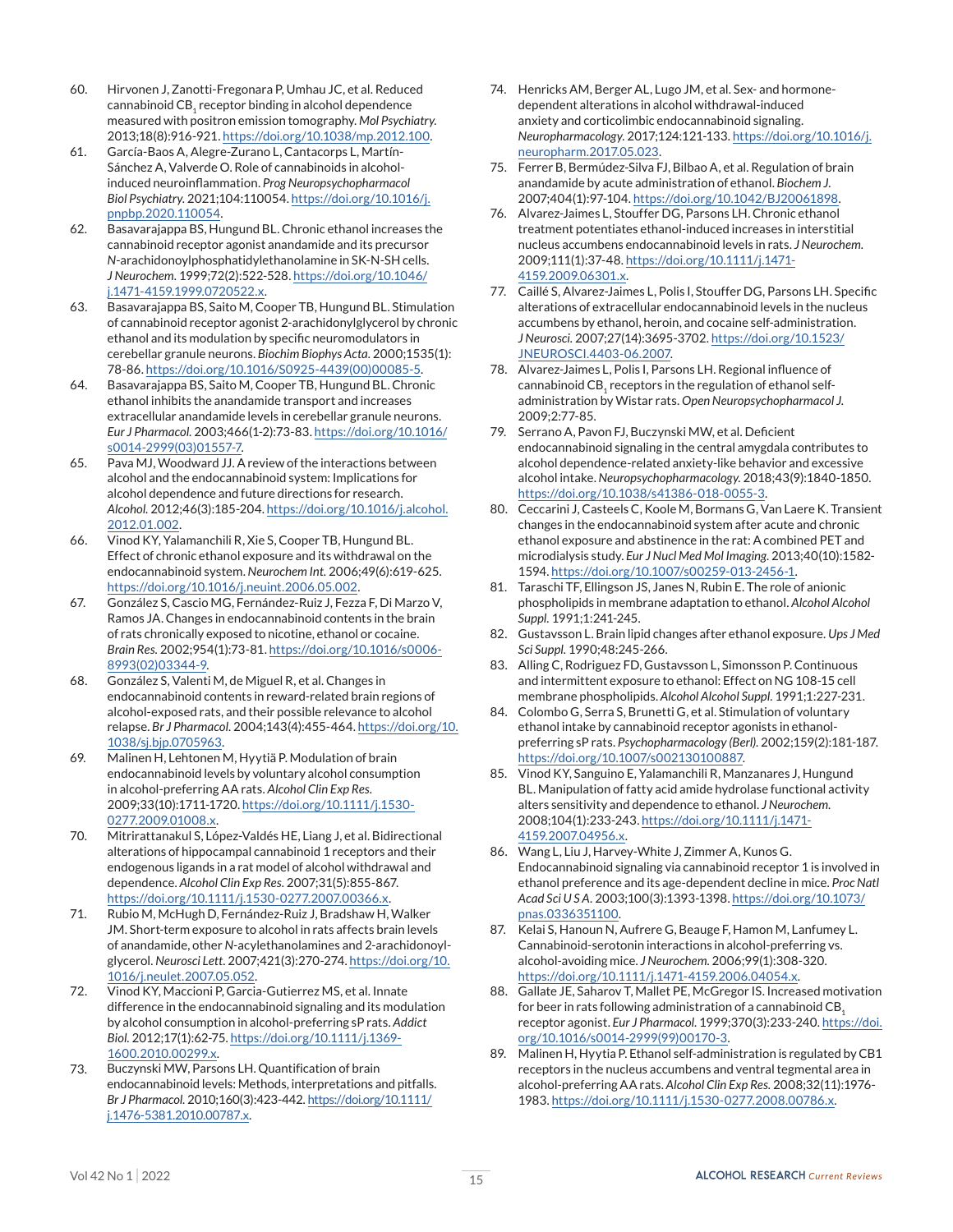- 90. Getachew B, Hauser SR, Dhaher R, et al. CB1 receptors regulate alcohol-seeking behavior and alcohol self-administration of alcoholpreferring (P) rats. *Pharmacol Biochem Behav.* 2011;97(4):669-675. <https://doi.org/10.1016/j.pbb.2010.11.006>.
- 91. Linsenbardt DN, Boehm SL 2nd. Agonism of the endocannabinoid system modulates binge-like alcohol intake in male C57BL/6J mice: Involvement of the posterior ventral tegmental area. *Neuroscience.* 2009;164(2):424-434. [https://doi.org/10.1016/j.](https://doi.org/10.1016/j.neuroscience.2009.08.007) [neuroscience.2009.08.007](https://doi.org/10.1016/j.neuroscience.2009.08.007).
- 92. Alen F, Moreno-Sanz G, Isabel de Tena A, et al. Pharmacological activation of CB1 and D2 receptors in rats: Predominant role of CB1 in the increase of alcohol relapse. *Eur J Neurosci.* 2008;27(12):3292- 3298. <https://doi.org/10.1111/j.1460-9568.2008.06302.x>.
- 93. Alén F, Santos Á, Moreno-Sanz G, et al. Cannabinoid-induced increase in relapse-like drinking is prevented by the blockade of the glycine-binding site of *N*-methyl-D-aspartate receptors. *Neuroscience.* 2009;158(2):465-473. [https://doi.org/10.1016/j.](https://doi.org/10.1016/j.neuroscience.2008.10.002) [neuroscience.2008.10.002](https://doi.org/10.1016/j.neuroscience.2008.10.002).
- 94. Arnone M, Maruani J, Chaperon F, et al. Selective inhibition of sucrose and ethanol intake by SR 141716, an antagonist of central cannabinoid (CB<sub>1</sub>) receptors. *Psychopharmacology (Berl)*. 1997;132(1):104-106. [https://doi.org/10.1007/s002130050326.](https://doi.org/10.1007/s002130050326)
- 95. Colombo G, Agabio R, Diaz G, Lobina C, Reali R, Gessa GL. Appetite suppression and weight loss after the cannabinoid antagonist SR 141716. *Life Sci.* 1998;63(8):PL113-7. [https://doi.org/10.1016/](https://doi.org/10.1016/s0024-3205(98)00322-1) [s0024-3205\(98\)00322-1](https://doi.org/10.1016/s0024-3205(98)00322-1).
- 96. Rodríguez de Fonseca F, Roberts AJ, Bilbao A, Koob GF, Navarro M. Cannabinoid receptor antagonist SR141716A decreases operant ethanol self-administration in rats exposed to ethanol-vapor chambers. *Zhongguo Yao Li Xue Bao.* 1999;20(12):1109-1114.
- 97. Economidou D, Mattioli L, Cifani C, et al. Effect of the cannabinoid CB<sub>1</sub> receptor antagonist SR-141716A on ethanol self-administration and ethanol-seeking behaviour in rats. *Psychopharmacology (Berl).* 2006;183(4):394-403. <https://doi.org/10.1007/s00213-005-0199-9>.
- 98. Freedland CS, Sharpe AL, Samson HH, Porrino LJ. Effects of SR141716A on ethanol and sucrose self-administration. *Alcohol Clin Exp Res.* 2001;25(2):277-282.
- 99. Lallemand F, Soubrié PH, De Witte PH. Effects of CB, cannabinoid receptor blockade on ethanol preference after chronic ethanol administration. *Alcohol Clin Exp Res.* 2001;25(9):1317-1323. <https://doi.org/10.1111/j.1530-0277.2001.tb02353.x>.
- 100. Cippitelli A, Bilbao A, Hansson AC, et al. Cannabinoid CB1 receptor antagonism reduces conditioned reinstatement of ethanol-seeking behavior in rats. *Eur J Neurosci.* 2005;21(8):2243- 2251. <https://doi.org/10.1111/j.1460-9568.2005.04056.x>.
- 101. Serra S, Brunetti G, Pani M, et al. Blockade by the cannabinoid CB<sub>1</sub> receptor antagonist, SR 141716, of alcohol deprivation effect in alcohol-preferring rats. *Eur J Pharmacol.* 2002;443(1-3):95-97. [https://doi.org/10.1016/s0014-2999\(02\)01594-7.](https://doi.org/10.1016/s0014-2999(02)01594-7)
- 102. Pavon FJ, Bilbao A, Hernández-Folgado L, et al. Antiobesity effects of the novel in vivo neutral cannabinoid receptor antagonist 5-(4-chlorophenyl)-1-(2,4-dichlorophenyl)-3-hexyl-1*H*-1,2,4 triazole – LH 21. *Neuropharmacology.* 2006;51(2):358-366. <https://doi.org/10.1016/j.neuropharm.2006.03.029>.
- 103. Gessa GL, Serra S, Vacca G, Carai MA, Colombo G. Suppressing effect of the cannabinoid CB, receptor antagonist, SR147778, on alcohol intake and motivational properties of alcohol in alcoholpreferring sP rats. *Alcohol Alcohol.* 2005;40(1):46-53. [https://doi.org/](https://doi.org/10.1093/alcalc/agh114) [10.1093/alcalc/agh114](https://doi.org/10.1093/alcalc/agh114).
- 104. de Bruin NM, Lange JH, Kruse CG, et al. SLV330, a cannabinoid CB<sub>1</sub> receptor antagonist, attenuates ethanol and nicotine seeking and improves inhibitory response control in rats. *Behav Brain Res.* 2011;217(2):408-415. <https://doi.org/10.1016/j.bbr.2010.11.013>.
- 105. Dean RL, Eyerman D, Todtenkopf MS, Turncliff RZ, Bidlack JM, Deaver DR. Effects of oral loperamide on efficacy of naltrexone, baclofen and AM-251 in blocking ethanol self-administration in rats. *Pharmacol Biochem Behav.* 2012;100(3):530-537. <https://doi.org/10.1016/j.pbb.2011.10.019>.
- 106. Hungund BL, Szakall I, Adam A, Basavarajappa BS, Vadasz C. Cannabinoid CB1 receptor knockout mice exhibit markedly reduced voluntary alcohol consumption and lack alcohol-induced dopamine release in the nucleus accumbens. *J Neurochem.* 2003;84(4):698-704. [https://doi.org/10.1046/j.1471-4159.2003.](https://doi.org/10.1046/j.1471-4159.2003.01576.x) [01576.x.](https://doi.org/10.1046/j.1471-4159.2003.01576.x)
- 107. Naassila M, Pierrefiche O, Ledent C, Daoust M. Decreased alcohol self-administration and increased alcohol sensitivity and withdrawal in CB1 receptor knockout mice. *Neuropharmacology.* 2004;46(2):243-253. [https://doi.org/10.1016/j.](https://doi.org/10.1016/j.neuropharm.2003.09.002) [neuropharm.2003.09.002.](https://doi.org/10.1016/j.neuropharm.2003.09.002)
- 108. Thanos PK, Dimitrakakis ES, Rice O, Gifford A, Volkow ND. Ethanol self-administration and ethanol conditioned place preference are reduced in mice lacking cannabinoid CB<sub>1</sub> receptors. *Behav Brain Res.* 2005;164(2):206-213. <https://doi.org/10.1016/j.bbr.2005.06.021>.
- 109. Houchi H, Babovic D, Pierrefiche O, Ledent C, Daoust M, Naassila M.  $CB_1$  receptor knockout mice display reduced ethanol-induced conditioned place preference and increased striatal dopamine D2 receptors. *Neuropsychopharmacology.* 2005;30(2):339-349. <https://doi.org/10.1038/sj.npp.1300568>.
- 110. Henderson-Redmond AN, Guindon J, Morgan DJ. Roles for the endocannabinoid system in ethanol-motivated behavior. *Prog Neuropsychopharmacol Biol Psychiatry.* 2016;65:330-339. <https://doi.org/10.1016/j.pnpbp.2015.06.011>.
- 111. Pavon FJ, Polis I, Stouffer DG, et al. COX-2 inhibition antagonizes intra-accumbens 2-arachidonoylglycerol-mediated reduction in ethanol self-administration in rats. *Alcohol Clin Exp Res.* 2020;44(11):2158-2165. [https://doi.org/10.1111/acer.14456.](https://doi.org/10.1111/acer.14456)
- 112. Serrano A, Parsons LH. Endocannabinoid influence in drug reinforcement, dependence and addiction-related behaviors. *Pharmacol Ther.* 2011;132(3):215-241. [https://doi.org/10.1016/j.](https://doi.org/10.1016/j.pharmthera.2011.06.005) [pharmthera.2011.06.005.](https://doi.org/10.1016/j.pharmthera.2011.06.005)
- 113. Pacher P, Mechoulam R. Is lipid signaling through cannabinoid 2 receptors part of a protective system? *Prog Lipid Res.* 2011;50 (2):193-211. <https://doi.org/10.1016/j.plipres.2011.01.001>.
- 114. Ishiguro H, Iwasaki S, Teasenfitz L, et al. Involvement of cannabinoid CB2 receptor in alcohol preference in mice and alcoholism in humans. *Pharmacogenomics J.* 2007;7(6):380-385. [https://doi.](https://doi.org/10.1038/sj.tpj.6500431) [org/10.1038/sj.tpj.6500431](https://doi.org/10.1038/sj.tpj.6500431).
- 115. Al Mansouri S, Ojha S, Al Maamari E, Al Ameri M, Nurulain SM, Bahi A. The cannabinoid receptor 2 agonist, beta-caryophyllene, reduced voluntary alcohol intake and attenuated ethanol-induced place preference and sensitivity in mice. *Pharmacol Biochem Behav.* 2014;124:260-268. <https://doi.org/10.1016/j.pbb.2014.06.025>.
- 116. Liu QR, Canseco-Alba A, Zhang HY, et al. Cannabinoid type 2 receptors in dopamine neurons inhibits psychomotor behaviors, alters anxiety, depression and alcohol preference. *Sci Rep.* 2017;7(1):17410. [https://doi.org/10.1038/s41598-017-17796-y.](https://doi.org/10.1038/s41598-017-17796-y)
- 117. Navarrete F, García-Gutiérrez MS, Manzanares J. Pharmacological regulation of cannabinoid CB2 receptor modulates the reinforcing and motivational actions of ethanol. *Biochem Pharmacol.* 2018;157:227-234. <https://doi.org/10.1016/j.bcp.2018.07.041>.
- 118. Powers MS, Breit KR, Chester JA. Genetic versus pharmacological assessment of the role of cannabinoid type 2 receptors in alcohol reward-related behaviors. *Alcohol Clin Exp Res.* 2015;39(12):2438- 2446.<https://doi.org/10.1111/acer.12894>.
- 119. Rivera P, Blanco E, Bindila L, et al. Pharmacological activation of CB<sub>2</sub> receptors counteracts the deleterious effect of ethanol on cell proliferation in the main neurogenic zones of the adult rat brain. *Front Cell Neurosci.* 2015;9:379. [https://doi.org/10.3389/](https://doi.org/10.3389/fncel.2015.00379) [fncel.2015.00379.](https://doi.org/10.3389/fncel.2015.00379)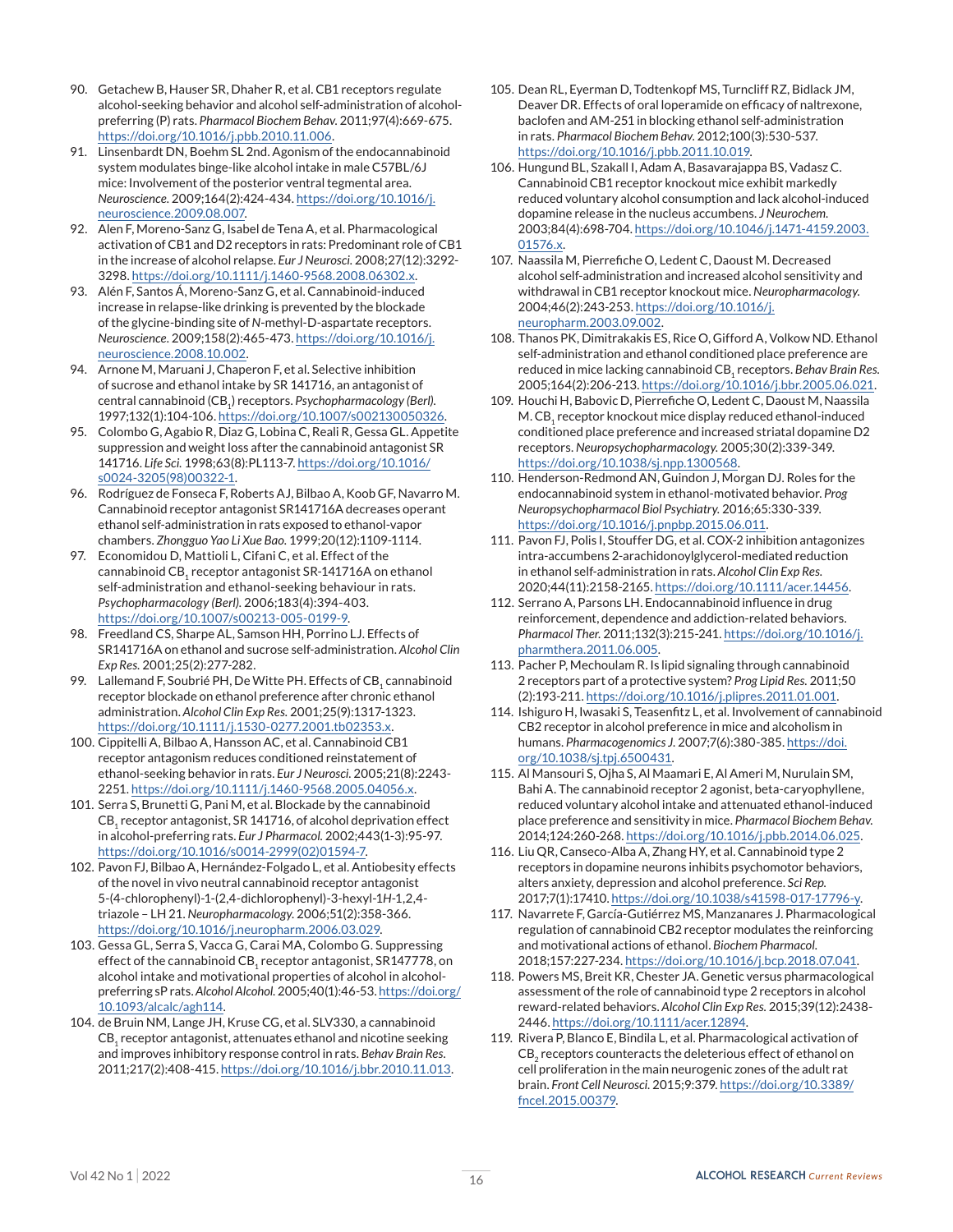- 120. Ortega-Álvaro A, Ternianov A, Aracil-Fernández A, Navarrete F, García-Gutiérrez MS, Manzanares J. Role of cannabinoid CB<sub>2</sub> receptor in the reinforcing actions of ethanol. Addict Biol. 2015;20(1):43-55. [https://doi.org/10.1111/adb.12076.](https://doi.org/10.1111/adb.12076)
- 121. Pradier B, Erxlebe E, Markert A, Rácz I. Interaction of cannabinoid receptor 2 and social environment modulates chronic alcohol consumption. *Behav Brain Res.* 2015;287:163-171. [https://doi.org/10.](https://doi.org/10.1016/j.bbr.2015.03.051) [1016/j.bbr.2015.03.051](https://doi.org/10.1016/j.bbr.2015.03.051).
- 122. Cravatt BF, Demarest K, Patricelli MP, et al. Supersensitivity to anandamide and enhanced endogenous cannabinoid signaling in mice lacking fatty acid amide hydrolase. *Proc Natl Acad Sci U S A.* 2001;98(16):9371-9376. [https://doi.org/10.1073/pnas.161191698.](https://doi.org/10.1073/pnas.161191698)
- 123. Basavarajappa BS, Yalamanchili R, Cravatt BF, Cooper TB, Hungund BL. Increased ethanol consumption and preference and decreased ethanol sensitivity in female *FAAH* knockout mice. *Neuropharmacology.* 2006;50(7):834-844. [https://doi.org/10.](https://doi.org/10.1016/j.neuropharm.2005.12.005) [1016/j.neuropharm.2005.12.005](https://doi.org/10.1016/j.neuropharm.2005.12.005).
- 124. Blednov YA, Cravatt BF, Boehm SL 2nd, Walker D, Harris RA. Role of endocannabinoids in alcohol consumption and intoxication: Studies of mice lacking fatty acid amide hydrolase. *Neuropsychopharmacology.* 2007;32(7):1570-1582. [https://doi.org/](https://doi.org/10.1038/sj.npp.1301274) [10.1038/sj.npp.1301274](https://doi.org/10.1038/sj.npp.1301274).
- 125. Pavón FJ, Serrano A, Stouffer DG, et al. Ethanol-induced alterations in endocannabinoids and relevant neurotransmitters in the nucleus accumbens of fatty acid amide hydrolase knockout mice. *Addict Biol.* 2019;24(6):1204-1215.<https://doi.org/10.1111/adb.12695>.
- 126. Hansson AC, Bermúdez-Silva FJ, Malinen H, et al. Genetic impairment of frontocortical endocannabinoid degradation and high alcohol preference. *Neuropsychopharmacology.* 2007;32(1):117- 126. <https://doi.org/10.1038/sj.npp.1301034>.
- 127. Cippitelli A, Cannella N, Braconi S, et al. Increase of brain endocannabinoid anandamide levels by FAAH inhibition and alcohol abuse behaviours in the rat. *Psychopharmacology (Berl).* 2008;198(4):449-460. [https://doi.org/10.1007/s00213-008-1104-0.](https://doi.org/10.1007/s00213-008-1104-0)
- 128. Stopponi S, Fotio Y, Domi A, et al. Inhibition of fatty acid amide hydrolase in the central amygdala alleviates co-morbid expression of innate anxiety and excessive alcohol intake. *Addict Biol.* 2018;23(6):1223-1232. [https://doi.org/10.1111/adb.12573.](https://doi.org/10.1111/adb.12573)
- 129. Natividad LA, Buczynski MW, Herman MA, et al. Constitutive increases in amygdalar corticotropin-releasing factor and fatty acid amide hydrolase drive an anxious phenotype. *Biol Psychiatry.* 2017;82(7):500-510. [https://doi.org/10.1016/j.](https://doi.org/10.1016/j.biopsych.2017.01.005) [biopsych.2017.01.005](https://doi.org/10.1016/j.biopsych.2017.01.005).
- 130. Zhou Y, Schwartz BI, Giza J, Gross SS, Lee FS, Kreek MJ. Blockade of alcohol escalation and "relapse" drinking by pharmacological FAAH inhibition in male and female C<sub>57</sub>BL/6J mice. *Psychopharmacology (Berl).* 2017;234(19):2955-2970. [https://doi.org/10.1007/s00213-](https://doi.org/10.1007/s00213-017-4691-9) [017-4691-9.](https://doi.org/10.1007/s00213-017-4691-9)
- 131. Fu R, Tang Y, Li W, et al. Endocannabinoid signaling in the lateral habenula regulates pain and alcohol consumption. *Transl Psychiatry.* 2021;11(1):220. [https://doi.org/10.1038/s41398-021-01337-3.](https://doi.org/10.1038/s41398-021-01337-3)
- 132. Clerke JA, Congiu M, Mameli M. Neuronal adaptations in the lateral habenula during drug withdrawal: Preclinical evidence for addiction therapy. *Neuropharmacology.* 2021;192:108617. <https://doi.org/10.1016/j.neuropharm.2021.108617>.
- 133. Sipe JC, Chiang K, Gerber AL, Beutler E, Cravatt BF. A missense mutation in human fatty acid amide hydrolase associated with problem drug use. *Proc Natl Acad Sci U S A.* 2002;99(12):8394-8399. [https://doi.org/10.1073/pnas.082235799.](https://doi.org/10.1073/pnas.082235799)
- 134. Sloan ME, Gowin JL, Yan J, et al. Severity of alcohol dependence is associated with the fatty acid amide hydrolase Pro129Thr missense variant. *Addict Biol.* 2018;23(1):474-484. [https://doi.org/10.1111/](https://doi.org/10.1111/adb.12491) [adb.12491](https://doi.org/10.1111/adb.12491).
- 135. Bühler KM, Huertas E, Echeverry-Alzate V, et al. Risky alcohol consumption in young people is associated with the fatty acid amide hydrolase gene polymorphism  $C_38_cA$  and affective rating of drug pictures. *Mol Genet Genomics.* 2014;289(3):279-289. <https://doi.org/10.1007/s00438-013-0809-x>.
- 136. Beltramo M, Piomelli D. Carrier-mediated transport and enzymatic hydrolysis of the endogenous cannabinoid 2-arachidonylglycerol. *NeuroReport.* 2000;11(6):1231-1235. <https://doi.org/10.1097/00001756-200004270-00018>.
- 137. Beltramo M, Stella N, Calignano A, Lin SY, Makriyannis A, Piomelli D. Functional role of high-affinity anandamide transport, as revealed by selective inhibition. *Science.* 1997;277(5329):1094- 1097.<https://doi.org/10.1126/science.277.5329.1094>.
- 138. Hajos N, Kathuria S, Dinh T, Piomelli D, Freund TF. Endocannabinoid transport tightly controls 2-arachidonoyl glycerol actions in the hippocampus: Effects of low temperature and the transport inhibitor AM404. *Eur J Neurosci.* 2004;19(11):2991-2996. [https://doi.org/10.1111/j.0953-816X.](https://doi.org/10.1111/j.0953-816X.2004.03433.x) [2004.03433.x.](https://doi.org/10.1111/j.0953-816X.2004.03433.x)
- 139. Gianessi CA, Groman SM, Thompson SL, Jiang M, van der Stelt M, Taylor JR. Endocannabinoid contributions to alcohol habits and motivation: Relevance to treatment. *Addict Biol.* 2020;25(3):e12768. [https://doi.org/10.1111/adb.12768.](https://doi.org/10.1111/adb.12768)
- 140. Cippitelli A, Bilbao A, Gorriti MA, et al. The anandamide transport inhibitor *AM404* reduces ethanol self-administration. *Eur J Neurosci.* 2007;26(2):476-486. [https://doi.org/10.1111/j.1460-](https://doi.org/10.1111/j.1460-9568.2007.05665.x) [9568.2007.05665.x.](https://doi.org/10.1111/j.1460-9568.2007.05665.x)
- 141. Koob GF. Theoretical frameworks and mechanistic aspects of alcohol addiction: Alcohol addiction as a reward deficit disorder. *Curr Top Behav Neurosci.* 2013;13:3-30. [https://doi.org/10.](https://doi.org/10.1007/7854_2011_129) [1007/7854\\_2011\\_129](https://doi.org/10.1007/7854_2011_129).
- 142. Koob GF. A role for brain stress systems in addiction. *Neuron.*  2008;59(1):11-34. <https://doi.org/10.1016/j.neuron.2008.06.012>.
- 143. Mechoulam R, Parker LA. The endocannabinoid system and the brain. *Annu Rev Psychol.* 2013;64:21-47. [https://doi.org/10.1146/](https://doi.org/10.1146/annurev-psych-113011-143739) [annurev-psych-113011-143739](https://doi.org/10.1146/annurev-psych-113011-143739).
- 144. Morena M, Patel S, Bains JS, Hill MN. Neurobiological interactions between stress and the endocannabinoid system. *Neuropsychopharmacology.* 2016;41(1):80-102. [https://doi.org/10.](https://doi.org/10.1038/npp.2015.166) [1038/npp.2015.166.](https://doi.org/10.1038/npp.2015.166)
- 145. Bedse G, Centanni SW, Winder DG, Patel S. Endocannabinoid signaling in the central amygdala and bed nucleus of the stria terminalis: Implications for the pathophysiology and treatment of alcohol use disorder. *Alcohol Clin Exp Res.* 2019;43(10):2014-2027. <https://doi.org/10.1111/acer.14159>.
- 146. Petrie GN, Nastase AS, Aukema RJ, Hill MN. Endocannabinoids, cannabinoids and the regulation of anxiety. *Neuropharmacology.* 2021:108626. [https://doi.org/10.1016/j.](https://doi.org/10.1016/j.neuropharm.2021.108626) [neuropharm.2021.108626.](https://doi.org/10.1016/j.neuropharm.2021.108626)
- 147. Tsou K, Brown S, Sañudo-Pena MC, Mackie K, Walker JM. Immunohistochemical distribution of cannabinoid CB1 receptors in the rat central nervous system. *Neuroscience.* 1998;83(2):393- 411. [https://doi.org/10.1016/s0306-4522\(97\)00436-3](https://doi.org/10.1016/s0306-4522(97)00436-3).
- 148. Puente N, Elezgarai I, Lafourcade M, et al. Localization and function of the cannabinoid CB1 receptor in the anterolateral bed nucleus of the stria terminalis. *PLoS One.* 2010;5(1):e8869. <https://doi.org/10.1371/journal.pone.0008869>.
- 149. Hillard CJ, Liu QS. Endocannabinoid signaling in the etiology and treatment of major depressive illness. *Curr Pharm Des.* 2014;20(23):3795-3811. [https://doi.org/10.2174/138161281131](https://doi.org/10.2174/13816128113196660735) [96660735.](https://doi.org/10.2174/13816128113196660735)
- 150. Dannon PN, Lowengrub K, Amiaz R, Grunhaus L, Kotler M. Comorbid cannabis use and panic disorder: Short term and long term follow-up study. *Hum Psychopharmacol.* 2004;19(2):97-101. <https://doi.org/10.1002/hup.560>.
- 151. Tournier M, Sorbara F, Gindre C, Swendsen JD, Verdoux H. Cannabis use and anxiety in daily life: A naturalistic investigation in a non-clinical population. *Psychiatry Res.* 2003;118(1):1-8. [https://doi.org/10.1016/s0165-1781\(03\)00052-0.](https://doi.org/10.1016/s0165-1781(03)00052-0)
- 152. Valjent E, Mitchell JM, Besson MJ, Caboche J, Maldonado R. Behavioural and biochemical evidence for interactions between Δ9-tetrahydrocannabinol and nicotine. *Br J Pharmacol.* 2002;135(2):564-578. <https://doi.org/10.1038/sj.bjp.0704479>.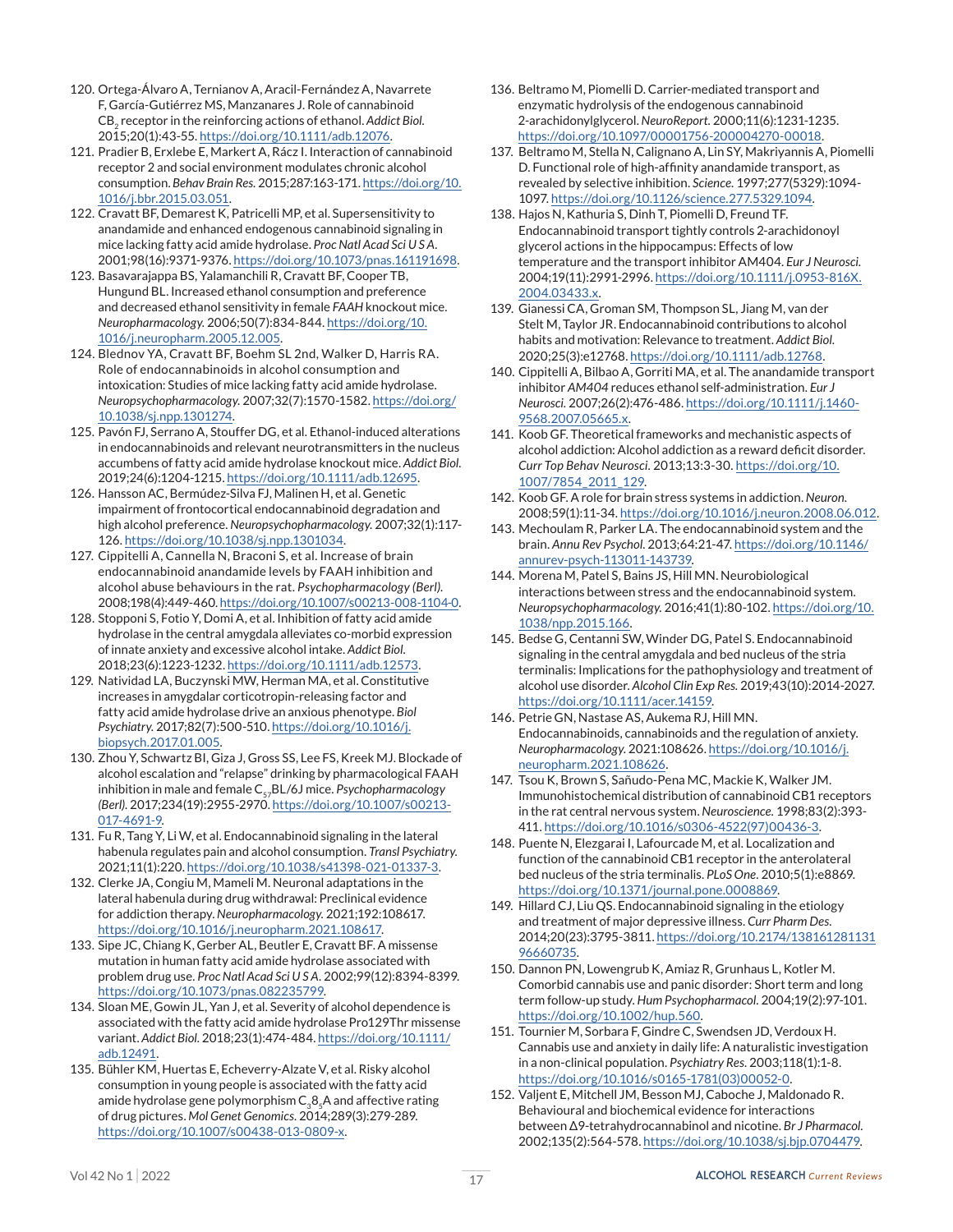- 153. Braida D, Limonta V, Malabarba L, Zani A, Sala M. 5-HT $_{14}$  receptors are involved in the anxiolytic effect of  $\Delta^9$ -tetrahydrocannabinol and AM 404, the anandamide transport inhibitor, in Sprague-Dawley rats. *Eur J Pharmacol.* 2007;555(2-3):156-163. [https://doi.](https://doi.org/10.1016/j.ejphar.2006.10.038) [org/10.1016/j.ejphar.2006.10.038](https://doi.org/10.1016/j.ejphar.2006.10.038).
- 154. Rubino T, Sala M, Viganò D, et al. Cellular mechanisms underlying the anxiolytic effect of low doses of peripheral Δ9-tetrahydrocannabinol in rats. *Neuropsychopharmacology.*  2007;32(9):2036-2045. <https://doi.org/10.1038/sj.npp.1301330>.
- 155. Berrendero F, Maldonado R. Involvement of the opioid system in the anxiolytic-like effects induced by Δ<sup>9</sup>-tetrahydrocannabinol. *Psychopharmacology (Berl).* 2002;163(1):111-117. [https://doi.](https://doi.org/10.1007/s00213-002-1144-9) [org/10.1007/s00213-002-1144-9.](https://doi.org/10.1007/s00213-002-1144-9)
- 156. Rock EM, Limebeer CL, Petrie GN, Williams LA, Mechoulam R, Parker LA. Effect of prior foot shock stress and Δ9 tetrahydrocannabinol, cannabidiolic acid, and cannabidiol on anxiety-like responding in the light-dark emergence test in rats. *Psychopharmacology (Berl).* 2017;234(14):2207-2217. <https://doi.org/10.1007/s00213-017-4626-5>.
- 157. Todd SM, Arnold JC. Neural correlates of interactions between cannabidiol and Δ9-tetrahydrocannabinol in mice: Implications for medical cannabis. *Br J Pharmacol.* 2016;173(1):53-65. [https://doi.org/10.1111/bph.13333.](https://doi.org/10.1111/bph.13333)
- 158. Patel S, Hillard CJ. Pharmacological evaluation of cannabinoid receptor ligands in a mouse model of anxiety: Further evidence for an anxiolytic role for endogenous cannabinoid signaling. *J Pharmacol Exp Ther.* 2006;318(1):304-311. [https://doi.org/10.](https://doi.org/10.1124/jpet.106.101287) [1124/jpet.106.101287](https://doi.org/10.1124/jpet.106.101287).
- 159. Haller J, Varga B, Ledent C, Freund TF. CB1 cannabinoid receptors mediate anxiolytic effects: Convergent genetic and pharmacological evidence with CB1-specific agents. *Behav Pharmacol.* 2004;15(4):299-304. [https://doi.org/10.1097/01.](https://doi.org/10.1097/01.fbp.0000135704.56422.40) [fbp.0000135704.56422.40.](https://doi.org/10.1097/01.fbp.0000135704.56422.40)
- 160. Rodríguez de Fonseca F, Rubio P, Menzaghi F, et al. Corticotropinreleasing factor (CRF) antagonist [D-Phe12,Nle21,38,C alpha MeLeu37]CRF attenuates the acute actions of the highly potent cannabinoid receptor agonist HU-210 on defensive-withdrawal behavior in rats. *J Pharmacol Exp Ther.* 1996;276(1):56-64.
- 161. Hu SS, Mackie K. Distribution of the endocannabinoid system in the central nervous system. *Handb Exp Pharmacol.* 2015;231:59-93. [https://doi.org/10.1007/978-3-319-20825-1\\_3.](https://doi.org/10.1007/978-3-319-20825-1_3)
- 162. Ruehle S, Remmers F, Romo-Parra H, et al. Cannabinoid CB, receptor in dorsal telencephalic glutamatergic neurons: Distinctive sufficiency for hippocampus-dependent and amygdala-dependent synaptic and behavioral functions. *J Neurosci.* 2013;33(25):10264- 10277. <https://doi.org/10.1523/JNEUROSCI.4171-12.2013>.
- 163. Lafenêtre P, Chaouloff F, Marsicano G. Bidirectional regulation of novelty-induced behavioral inhibition by the endocannabinoid system. *Neuropharmacology*. 2009;57(7-8):715-721. [https://doi.org/](https://doi.org/10.1016/j.neuropharm.2009.07.014) [10.1016/j.neuropharm.2009.07.014](https://doi.org/10.1016/j.neuropharm.2009.07.014).
- 164. Rey AA, Purrio M, Viveros MP, Lutz B. Biphasic effects of cannabinoids in anxiety responses: CB1 and GABA, receptors in the balance of GABAergic and glutamatergic neurotransmission. *Neuropsychopharmacology.* 2012;37(12):2624-2634. [https://doi.org/](https://doi.org/10.1038/npp.2012.123) [10.1038/npp.2012.123.](https://doi.org/10.1038/npp.2012.123)
- 165. Bedse G, Bluett RJ, Patrick TA, et al. Therapeutic endocannabinoid augmentation for mood and anxiety disorders: Comparative profiling of FAAH, MAGL and dual inhibitors. *Transl Psychiatry.* 2018;8(1):92. <https://doi.org/10.1038/s41398-018-0141-7>.
- 166. Bluett RJ, Gamble-George JC, Hermanson DJ, Hartley ND, Marnett LJ, Patel S. Central anandamide deficiency predicts stress-induced anxiety: Behavioral reversal through endocannabinoid augmentation. *Transl Psychiatry.* 2014;4:e408. <https://doi.org/10.1038/tp.2014.53>.
- 167. Marco EM, Rapino C, Caprioli A, Borsini F, Laviola G, Maccarrone M. Potential therapeutic value of a novel FAAH inhibitor for the treatment of anxiety. *PLoS One.* 2015;10(9):e0137034. <https://doi.org/10.1371/journal.pone.0137034>.
- 168. Pavón FJ, Polis IY, Stouffer DG, et al. Selective inhibition of monoacylglycerol lipase is associated with passive coping behavior and attenuation of stress-induced dopamine release in the medial prefrontal cortex. *Neurobiol Stress.* 2021;14:100293. <https://doi.org/10.1016/j.ynstr.2021.100293>.
- 169. Moreira FA, Kaiser N, Monory K, Lutz B. Reduced anxietylike behaviour induced by genetic and pharmacological inhibition of the endocannabinoid-degrading enzyme fatty acid amide hydrolase (FAAH) is mediated by CB1 receptors. *Neuropharmacology.* 2008;54(1):141-150. [https://doi.org/10.](https://doi.org/10.1016/j.neuropharm.2007.07.005) [1016/j.neuropharm.2007.07.005](https://doi.org/10.1016/j.neuropharm.2007.07.005).
- 170. Naidu PS, Varvel SA, Ahn K, Cravatt BF, Martin BR, Lichtman AH. Evaluation of fatty acid amide hydrolase inhibition in murine models of emotionality. *Psychopharmacology (Berl).* 2007;192(1):61-70. <https://doi.org/10.1007/s00213-006-0689-4>.
- 171. Aliczki M, Balogh Z, Tulogdi A, Haller J. The temporal dynamics of the effects of monoacylglycerol lipase blockade on locomotion, anxiety, and body temperature. *Behav Pharmacol.* 2012;23(4):348- 357.<https://doi.org/10.1097/FBP.0b013e3283564dfa>.
- 172. Aliczki M, Zelena D, Mikics E, et al. Monoacylglycerol lipase inhibition-induced changes in plasma corticosterone levels, anxiety and locomotor activity in male CD1 mice. *Horm Behav.* 2013;63(5):752-758. <https://doi.org/10.1016/j.yhbeh.2013.03.017>.
- 173. Busquets-Garcia A, Puighermanal E, Pastor A, de la Torre R, Maldonado R, Ozaita A. Differential role of anandamide and 2-arachidonoylglycerol in memory and anxiety-like responses. *Biol Psychiatry.* 2011;70(5):479-486. [https://doi.org/10.1016/](https://doi.org/10.1016/j.biopsych.2011.04.022) [j.biopsych.2011.04.022](https://doi.org/10.1016/j.biopsych.2011.04.022).
- 174. Sciolino NR, Zhou W, Hohmann AG. Enhancement of endocannabinoid signaling with JZL184, an inhibitor of the 2-arachidonoylglycerol hydrolyzing enzyme monoacylglycerol lipase, produces anxiolytic effects under conditions of high environmental aversiveness in rats. *Pharmacol Res.* 2011;64(3): 226-234. <https://doi.org/10.1016/j.phrs.2011.04.010>.
- 175. Kinsey SG, O'Neal ST, Long JZ, Cravatt BF, Lichtman AH. Inhibition of endocannabinoid catabolic enzymes elicits anxiolytic-like effects in the marble burying assay. *Pharmacol Biochem Behav.* 2011;98(1):21-27. <https://doi.org/10.1016/j.pbb.2010.12.002>.
- 176. Sumislawski JJ, Ramikie TS, Patel S. Reversible gating of endocannabinoid plasticity in the amygdala by chronic stress: A potential role for monoacylglycerol lipase inhibition in the prevention of stress-induced behavioral adaptation. *Neuropsychopharmacology.* 2011;36(13):2750-2761. [https://doi.org/10.1038/npp.2011.166.](https://doi.org/10.1038/npp.2011.166)
- 177. Ciccocioppo R, Economidou D, Cippitelli A, et al. Genetically selected Marchigian Sardinian alcohol-preferring (msP) rats: An animal model to study the neurobiology of alcoholism. *Addict Biol.* 2006;11(3-4):339-355. [https://doi.org/10.1111/j.1369-](https://doi.org/10.1111/j.1369-1600.2006.00032.x) [1600.2006.00032.x](https://doi.org/10.1111/j.1369-1600.2006.00032.x).
- 178. Gray JM, Vecchiarelli HA, Morena M, et al. Corticotropin-releasing hormone drives anandamide hydrolysis in the amygdala to promote anxiety. *J Neurosci.* 2015;35(9):3879-3892. [https://doi.org/10.1523/](https://doi.org/10.1523/JNEUROSCI.2737-14.2015) [JNEUROSCI.2737-14.2015](https://doi.org/10.1523/JNEUROSCI.2737-14.2015).
- 179. Natividad LA, Steinman MQ, McGinn MA, et al. Impaired hypothalamic feedback dysregulates brain glucocorticoid signaling in genetically-selected Marchigian Sardinian alcohol-preferring rats. *Addict Biol.* 2021;26(3):e12978. [https://doi.org/10.1111/](https://doi.org/10.1111/adb.12978) [adb.12978.](https://doi.org/10.1111/adb.12978)
- 180. Gray JM, Wilson CD, Lee TT, et al. Sustained glucocorticoid exposure recruits cortico-limbic CRH signaling to modulate endocannabinoid function. *Psychoneuroendocrinology.* 2016;66:151- 158. <https://doi.org/10.1016/j.psyneuen.2016.01.004>.
- 181. Manduca A, Morena M, Campolongo P, et al. Distinct roles of the endocannabinoids anandamide and 2-arachidonoylglycerol in social behavior and emotionality at different developmental ages in rats. *Eur Neuropsychopharmacol.* 2015;25(8):1362-1374. [https://doi.](https://doi.org/10.1016/j.euroneuro.2015.04.005) [org/10.1016/j.euroneuro.2015.04.005](https://doi.org/10.1016/j.euroneuro.2015.04.005).